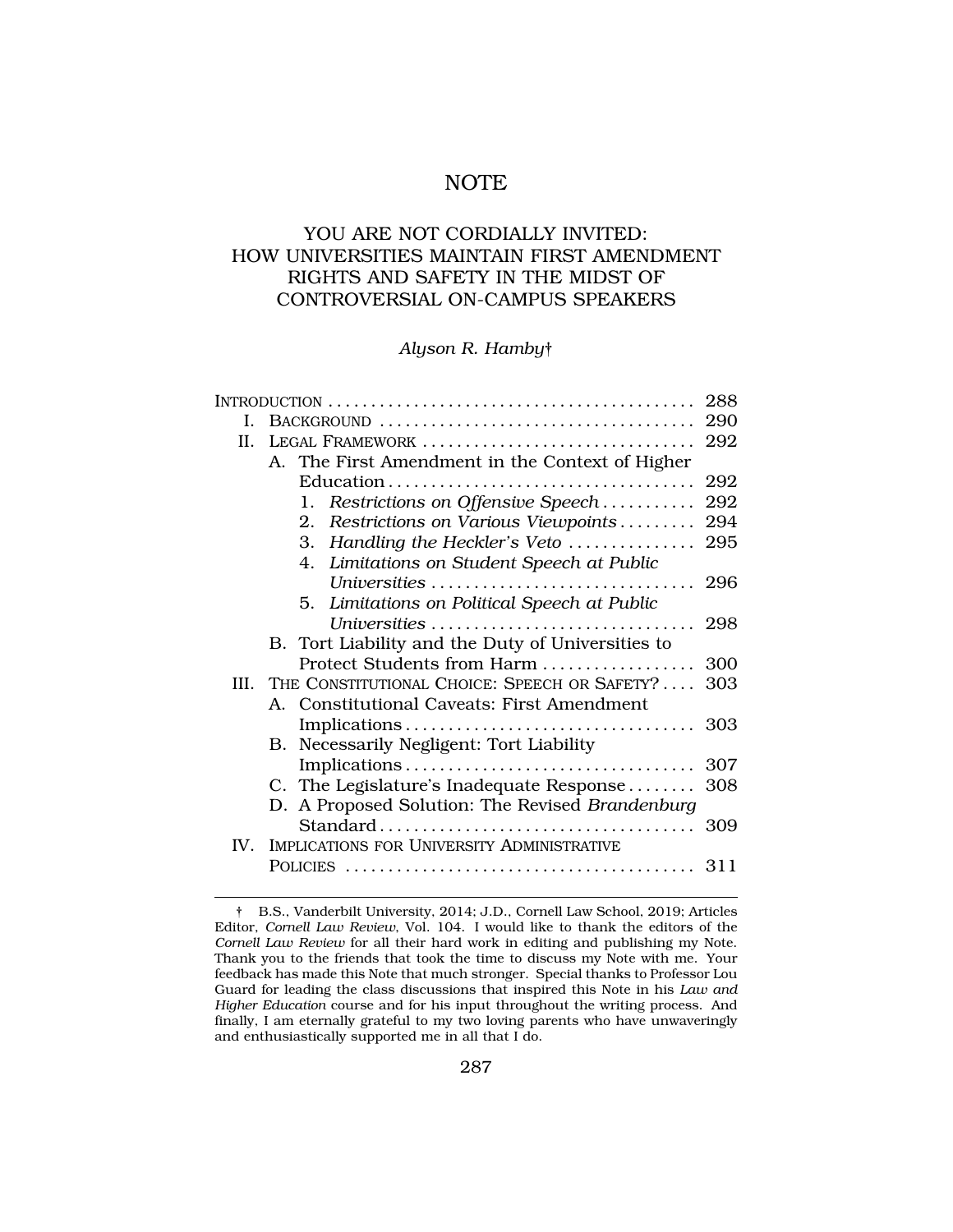<span id="page-1-0"></span>

| A. A University's Underwhelming Undertaking  311 |
|--------------------------------------------------|
|                                                  |
|                                                  |
|                                                  |
|                                                  |

#### **INTRODUCTION**

At the University of California, Berkeley's campus in the mid-1960s, the Free Speech Movement was at the center of campus dynamics as students protested the administration's ban on political activities on campus.<sup>1</sup> A different set of freespeech concerns has since infiltrated Berkeley's campus and that of higher-education institutions throughout the country. Against a backdrop of national political turmoil, universities have experienced volatile reactions from their student bodies and outsiders in protest of the inflammatory speakers that schools host on their campuses. When "alt-right" commentator Milo Yiannopoulos was scheduled to make a speech in February 2017 at Berkeley, peaceful protests against Yiannopoulos soon descended into violence.2 Berkeley then canceled his speech due to safety concerns.3

While Berkeley's critics chastised the university for impinging on the free-speech interests of the conservative student group that sponsored the speakers,<sup>4</sup> ideologically-opposed student groups have their own First Amendment interests in protesting these speeches.5 As a public university, Berkeley has the obligation to enforce these First Amendment constitutional requirements.6 But it also has the duty to maintain a nonviolent environment for its students, avoiding tort liability for any potential student harm arising from the university's failure to do so.7 And Berkeley's situation is not unique. While Berkeley continues to grapple with these conflicts on its campus,

<sup>1</sup> *See* ERWIN CHEMERINSKY & HOWARD GILLMAN, FREE SPEECH ON CAMPUS 13 (2017); Bret Eynon, *Community in Motion: The Free Speech Movement, Civil Rights, and the Roots of the New Left*, ORAL HIST. REV., Spring 1989, at 39, 51.

<sup>2</sup> Madison Park & Kyung Lah, *Berkeley Protests of Yiannopoulos Caused \$100,000 in Damage*, CNN (Feb. 2, 2017, 8:33 AM), http://www.cnn.com/2017/ 02/01/us/milo-yiannopoulos-berkeley/ [https://perma.cc/7KU5-7GP3].

<sup>3</sup> *Id.* 

<sup>4</sup> *See, e.g.*, Donald Trump (@realDonaldTrump), TWITTER (Feb. 2, 2017, 3:13 AM), https://twitter.com/realdonaldtrump/status/827112633224544256? lang=EN [https://perma.cc/3DVN-8NKT].

<sup>5</sup> *See infra* subpart II.A.

<sup>6</sup> *See* Rosenberger v. Rector & Visitors of Univ. of Va., 515 U.S. 819, 822 (1995).

<sup>7</sup> *See infra* subpart II.B.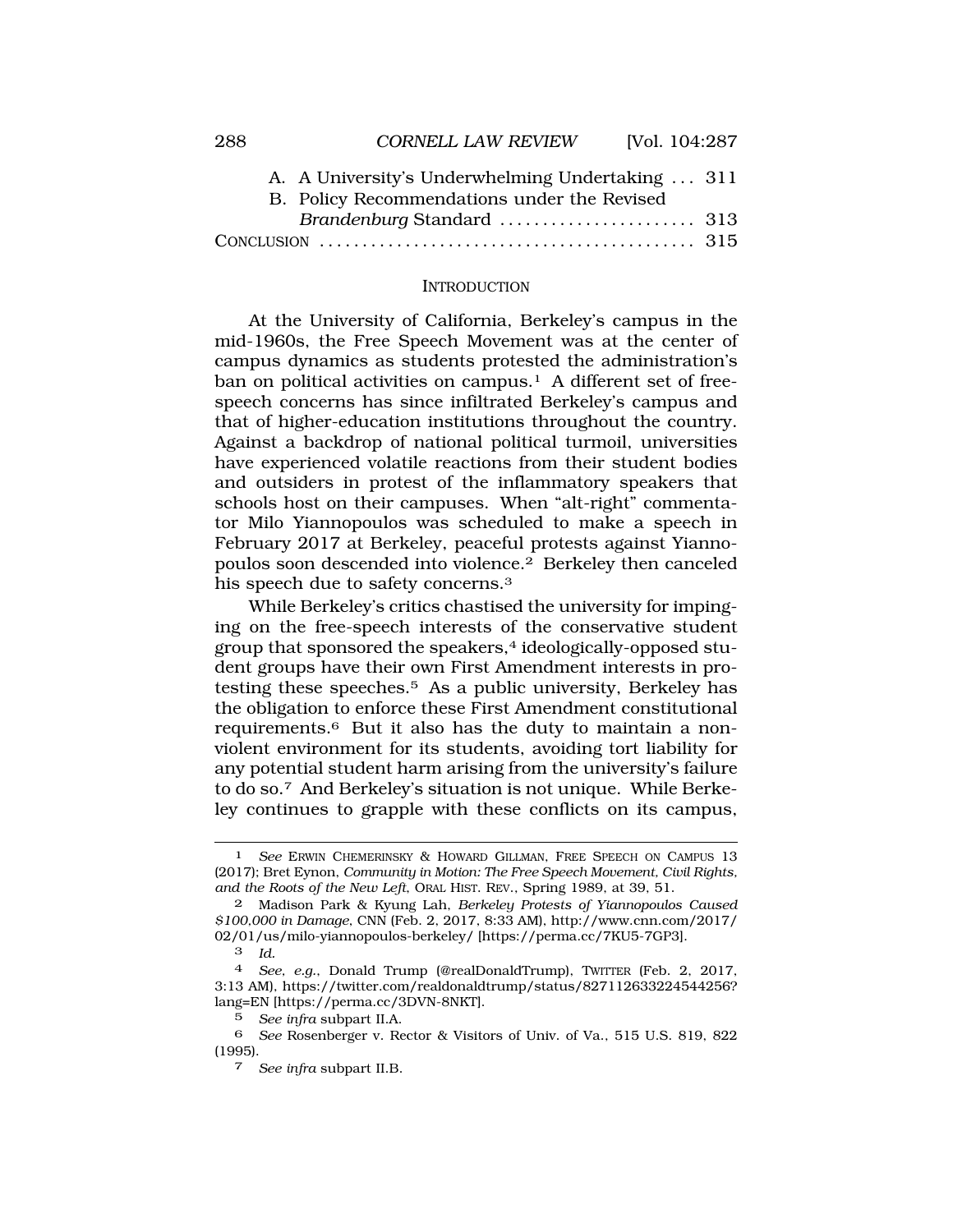other universities, such as Auburn University, have similarly balanced these competing interests.8

This Note discusses the tension between First Amendment protections and tort liability in the context of higher education. Specifically, it focuses on the interplay between controversial, on-campus speakers and the violent protests that arise in reaction to them. While examining this interaction, this Note emphasizes the legal duties of academic institutions in facilitating these on-campus speakers while also protecting their students' constitutional rights and safety. In examining these conflicts, the Note considers one overarching question: When faced with an impending speech from a controversial figure and the potential for resulting on-campus violence, how do higher-education institutions best protect themselves from both constitutional and tort liability?

Part I provides a background on this issue, contextualizing the question in light of current events at institutions such as Berkeley, the University of Washington, and the University of Florida. It highlights the importance of this question and the urgency in answering it. Next, the Note provides the legal framework for considering the conflict between First Amendment and tort jurisprudence. Part II discusses the First Amendment in the higher-education context by exploring the competing First Amendment concerns of speakers and potential First Amendment limitations in this environment. The Note then provides a discourse on the evolving status of universities' requisite duties in shielding their students from harm and themselves from subsequent tort liability.

Part III predicts the collision between the First Amendment protections and tort obligations in the context of controversial on-campus speakers. This Part first pinpoints potential sources of constitutional and tort violations. Because current constitutional and tort law often prove ineffective in preserving both the First Amendment and safety interests of students, this Note proposes a revised constitutional standard for tackling this issue, one that differs from the solution that legislatures have erroneously adopted. In enacting university policies, colleges should adopt and courts should enforce a revised version of the *Brandenburg v. Ohio* standard. By restricting the speech of controversial speakers in this limited context, this standard

<sup>8</sup> *See* Stephanie Saul, *Richard Spencer Speech at Auburn U. Greeted by Protests*, N.Y. TIMES (Apr. 18, 2017), https://www.nytimes.com/2017/04/18/us/ judge-rules-auburn-must-allow-richard-spencer-to-speak.html [https://perma. cc/KTY2-YN2Y].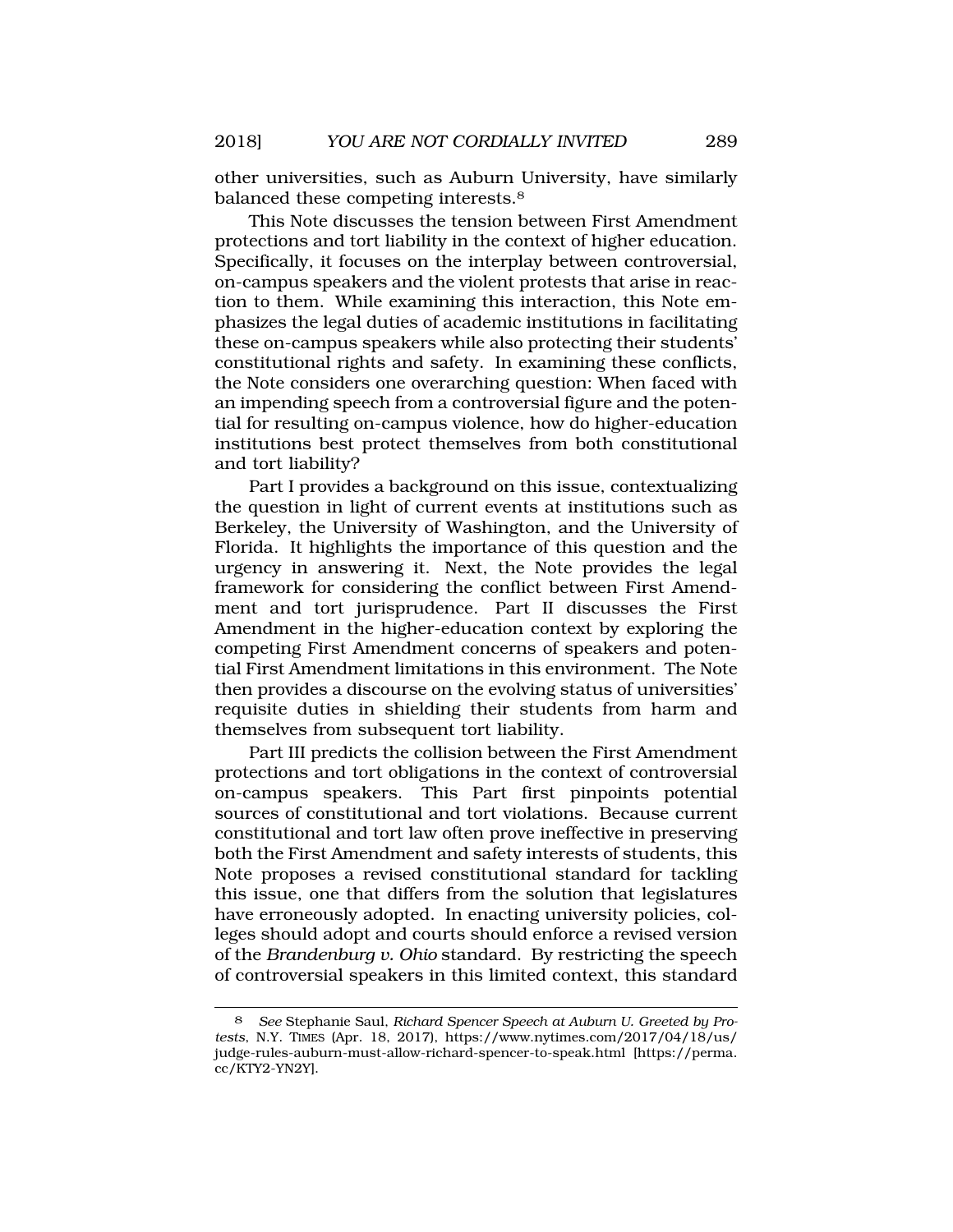most effectively protects students from violence while simultaneously maximizing their First Amendment rights. Part IV concludes with guidance on how universities may draft internal policies to adequately confront these issues according to the Note's proposed standard.

I

### **BACKGROUND**

"Ray Kelly, you can't hide, we charge you with homicide."9 In October 2013, students and other demonstrators at Brown University chanted this during a speech by Raymond Kelly, the former New York City Police Department Commissioner and supporter of the department's controversial stop-and-frisk policy.10 Due to the audience's continuous disruption, the university administration canceled the speech after only thirty minutes.11 Unlike later events involving controversial on-campus speakers, the authorities did not cancel the event for safety purposes.12 However, these protests demonstrate the willingness of students and community members to use college campuses as forums to protest against outside speakers and the contentious viewpoints these speakers represent. This protest signaled the prospect of escalating reactions, setting the stage for increasingly intense responses.

Four years later, this political unrest erupted into physical violence. In January 2017, Milo Yiannopoulos, the notorious conservative pundit and one-time face of the "alt-right," spoke at the University of Washington.13 Outside the lecture hall, a crowd of Yiannopoulos's protestors and supporters erupted into fights.14 Bricks and paint were thrown, and one man was shot in the abdomen.15

The following month, a protest against an appearance by Yiannopoulos at the University of California, Berkeley again

<sup>9</sup> Jillian Lanney & Carolynn Cong, *Ray Kelly Lecture Canceled Amidst Student, Community Protest*, BROWN DAILY HERALD (Oct. 30, 2013), http:// www.browndailyherald.com/2013/10/30/ray-kelly-lecture-canceled-amidststudent-community-protest/ [https://perma.cc/JSA7-6UTY].<br>10 Id

<sup>10</sup>*Id.* 11 *Id.* 

<sup>12</sup> *Id.* 

<sup>13</sup> Katherine Long, Lynn Thompson & Jessica Lee, *Man Shot During Protests of Breitbart Editor Milo Yiannopoulos' Speech at UW; Suspect Arrested*, SEATTLE TIMES (JAN. 21, 2017, 9:43 AM), https://www.seattletimes.com/seattle-news/edu cation/violence-punctuates-uw-talk-by-breitbart-editor-milo-yiannopoulos/ [https://perma.cc/2BC4-H8N3]. 14 *Id.* 

<sup>15</sup> *Id.*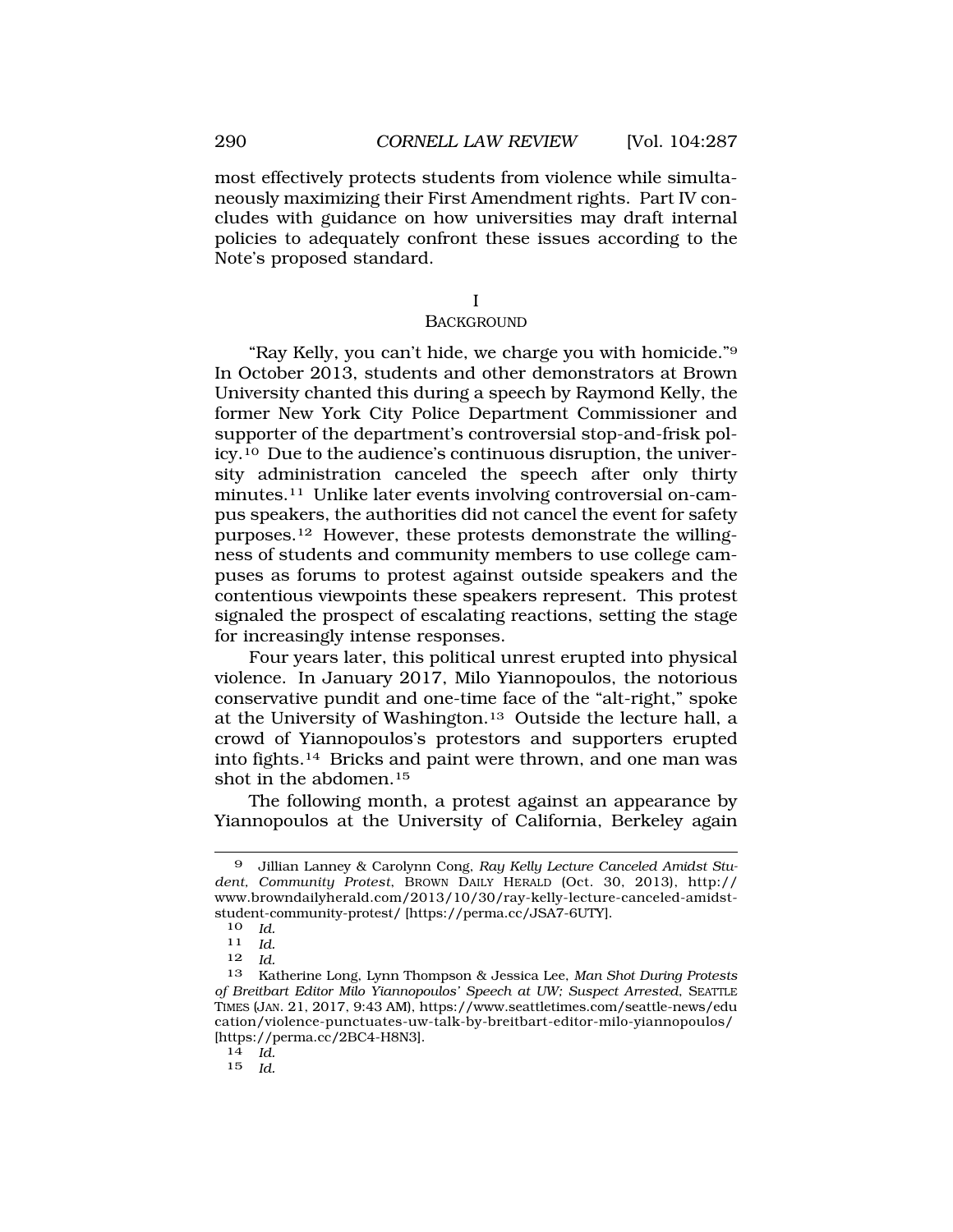turned hostile. Protestors destroyed campus property as they hurled fireworks, rocks, and Molotov cocktails.<sup>16</sup> They smashed windows, set fires, and plundered construction sites on the campus.17 The destruction was not limited to property damage. Two students were attacked while conducting an interview.18 Two others were similarly injured.19 Protestors pepper sprayed another woman.20 Because of the violence, the school canceled Yiannopoulos's appearance.21 Just two months later, Berkeley canceled a speech by another conservative figurehead, Ann Coulter, because it feared a repeat melee.22

In March 2017, Charles Murray, a controversial author who once suggested low socioeconomic status is connected to race and intelligence levels, was supposed to speak at Middlebury College.23 Student protestors disrupted the event, driving Murray out of the building.24 In the midst of the riot, one faculty member was seriously hurt.25 She walked away from the fiasco in a neck brace.26 Later, in October 2017, the whitenationalist leader Richard Spencer spoke at the University of Florida.27 His speech coincided with a day-long protest. During the protest, one man was punched, and another was arrested.28 A third man fired a gun.29

At one event in November 2017, the speaker himself engaged in violent physical conduct. Lucian Wintrich, another conservative commentator, planned a speech at the University

24 *Id.* 

<sup>16</sup> Park & Lah, *supra* note 2.

*Id.* 

<sup>18</sup> *Id.* 

<sup>19</sup> *See* Malini Ramaiyer, *How Violence Undermined the Berkeley Protest*, N.Y. TIMES (Feb. 2, 2017), https://www.nytimes.com/2017/02/02/opinion/how-vio lence-undermined-the-berkeley-protest.html [https://perma.cc/P8MM-7DD9].

<sup>20</sup> Park & Lah, *supra* note 2.

<sup>21</sup> Ramaiyer, *supra* note 19.

<sup>22</sup> Thomas Fuller, *Berkeley Cancels Ann Coulter Speech over Safety Fears*, N.Y. TIMES (Apr. 19, 2017), https://www.nytimes.com/2017/04/19/us/berkeleyann-coulter-speech-canceled.html [https://perma.cc/LMV6-QE9X].

<sup>23</sup> Katharine Q. Seelye, *Protesters Disrupt Speech by 'Bell Curve' Author at Vermont College*, N.Y. TIMES (Mar. 3, 2017), https://www.nytimes.com/2017/03/ 03/us/middlebury-college-charles-murray-bell-curve-protest.html?\_r=0 [https:/ /perma.cc/U7MK-Q4JK].

<sup>25</sup> *Id.* 

<sup>26</sup> *Id.* 

<sup>27</sup> *Protesters Drown Out Richard Spencer at University of Florida*, N.Y. TIMES (Oct. 19, 2017), https://www.nytimes.com/2017/10/19/us/richard-spencerflorida.html [https://perma.cc/EP8S-AKXZ].

<sup>28</sup> *Id.* 

*Id.*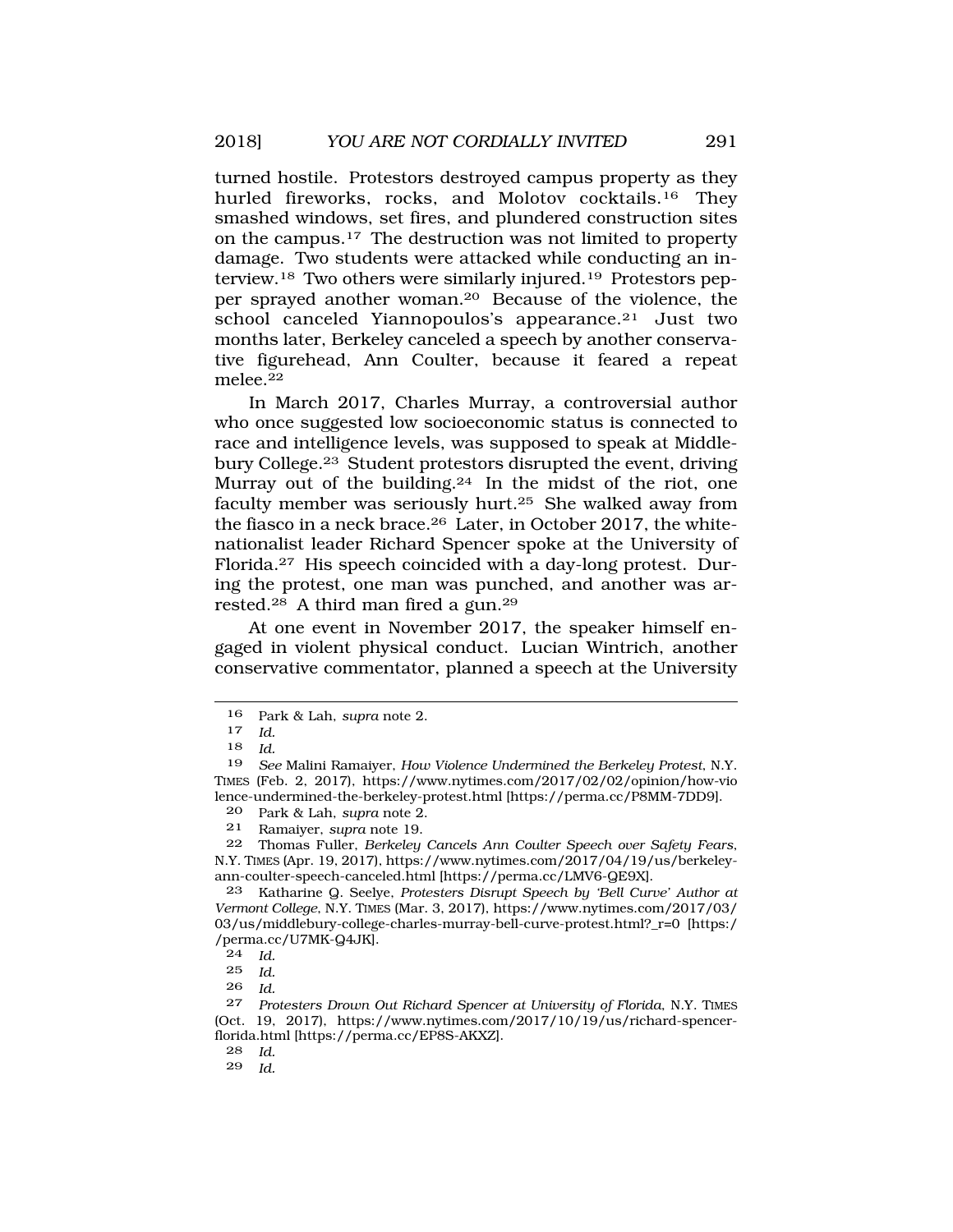of Connecticut called "It's OK to be White."30 Prior to the speech, a woman snatched a copy of his speech from his lectern.31 Wintrich then chased after the woman and grabbed her in an attempt to take the papers back. $32$  He was subsequently arrested and charged with breaching the peace, although the charge was later dropped.33 These escalating encounters demonstrate a heightened propensity for violent protests at universities. As a result of controversial speakers attempting to exercise their free speech rights at universities, students are subsequently harmed by violence at the hands of other students and community members.

#### II

#### LEGAL FRAMEWORK

First Amendment jurisprudence and tort doctrine collide when incendiary speakers come to campus. Campus speakers and protestors alike yield their own First Amendment rights, made complicated by a potential "heckler's veto." In the higher-education context, two particularly important limitations to First Amendment rights exist. Simultaneously, in the realm of tort liability, the duty of reasonable care that a university owes to its students is evolving. This evolution impacts a university's responsibility to protect its students from harm.

### A. The First Amendment in the Context of Higher Education

# 1. *Restrictions on Offensive Speech*

First Amendment rights on college campuses originate from the Amendment's text. The Amendment states, "Congress shall make no law . . . abridging the freedom of speech, or . . . the right of the people peaceably to assemble  $\ldots$  ."<sup>34</sup> Despite the broad freedoms that the Amendment protects, these freedoms may have limitations.

<sup>30</sup> Derek Hawkins, *Protester Who Grabbed Lucian Wintrich's 'It's OK to Be White' Speech Charged with Theft*, WASH. POST (Dec. 12, 2017), https:// www.washingtonpost.com/news/morning-mix/wp/2017/12/12/protester-whograbbed-lucian-wintrichs-its-ok-to-be-white-speech-charged-with-theft/?utm\_ term=.1a80e29847a8 [https://perma.cc/9Z2Q-YGL6].<br> $31$  Id

<sup>31</sup> *Id.* 

 $Id$ 

<sup>33</sup> Jessica Chasmar, *College Adviser Arrested for Scuffle with Gateway Pundit Writer Lucian Wintrich*, WASH. TIMES (Dec. 12, 2017), https://www.washington times.com/news/2017/dec/12/catherine-gregory-college-adviser-arrested-scuf fle/ [https://perma.cc/XS7Q-SEYR].

<sup>34</sup> U.S. CONST. amend. I.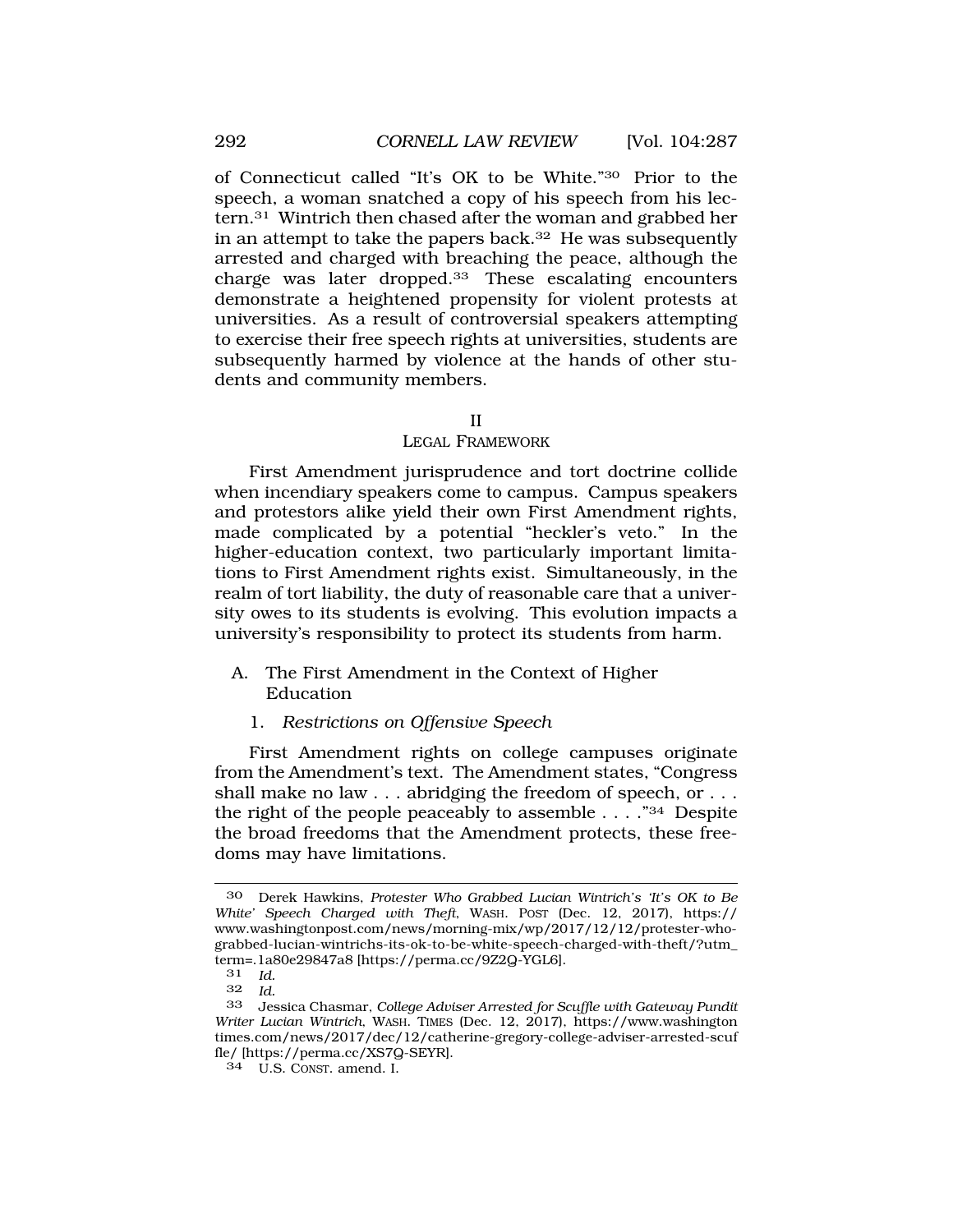The Supreme Court has established that the government may not restrict speech based on content alone, including offensive content. For example, in *Texas v. Johnson*,35 Texas convicted the defendant for publicly burning an American flag in violation of its state law.36 At the outset of the opinion, the Court determined that the defendant's act was expressive conduct that was entitled to First Amendment protection.37 The Court then quickly dismissed the State's argument that because flag burning is seriously offensive and likely to disturb the peace, the State may restrict the act.38 The Court explained:

Our precedents do not countenance such a presumption. On the contrary, they recognize that a principal "function of free speech under our system of government is to invite dispute. It may indeed best serve its high purpose when it induces a condition of unrest, creates dissatisfaction with conditions as they are, or even stirs people to anger."39

The Court then overturned the defendant's conviction, reasoning that "[i]f there is a bedrock principle underlying the First Amendment, it is that the government may not prohibit the expression of an idea simply because society finds the idea itself *offensive* or disagreeable."40 Because Texas placed an unjustified regulation on the defendant's expression, Texas unconstitutionally infringed on the defendant's free speech rights.41

The Court similarly analyzed the extent of First Amendment protections for controversial speech in *Snyder v. Phelps*.42 Here, members of the Westboro Baptist Church picketed the funeral of an Iraq war veteran, holding signs such as "Thank God for Dead Soldiers," "Priests Rape Boys," and "America is Doomed."43 The deceased soldier's father brought various tort claims against the church.<sup>44</sup> Ultimately deciding that the First Amendment protected Westboro's speech because it dealt with a "matter of public concern,"45 the Court emphasized that "[t]he arguably 'inappropriate or controversial

45 *See id.* at 458, 461.

<sup>35 491</sup> U.S. 397 (1989).<br>36 See id at 399

<sup>36</sup> *See id.* at 399.

<sup>37</sup> *See id.* at 406.

<sup>38</sup> *See id.* at 408.

Id. at 408-09 (quoting Terminiello v. Chicago, 337 U.S. 1, 4 (1949)).

<sup>40</sup>*Id.* at 414 (emphasis added). 41 *See id.* at 411–12, 420.

<sup>42 562</sup> U.S. 443 (2011).

<sup>43</sup>*Id.* at 448. 44 *Id.* at 450.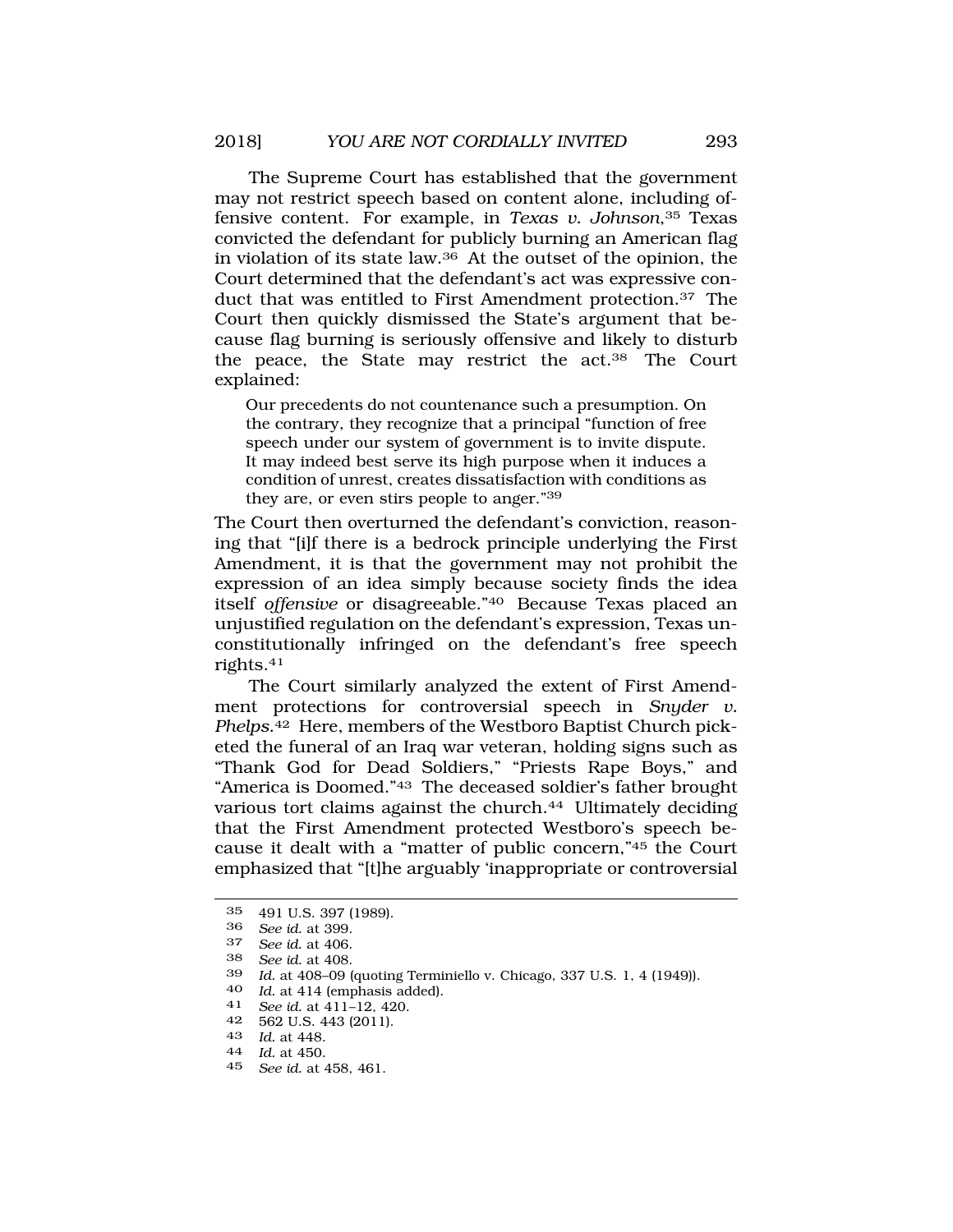<span id="page-7-0"></span>character of a statement is irrelevant" to the inquiry.<sup>46</sup> Drawing a hard line in support of free speech, the Court then concluded its opinion: "Speech is powerful. It can stir people to action, move them to tears of both joy and sorrow, and—as it did here—inflict great pain. On the facts before us, we cannot react to that pain by punishing the speaker."47 Without further refinement in First Amendment jurisprudence, these cases suggest that universities will face difficulties in limiting the speech of these outside speakers based on *content* alone.

### 2. *Restrictions on Various Viewpoints*

While the First Amendment prohibits restrictions solely based on the offensiveness of speech, it also prohibits restrictions solely based on the speaker's viewpoint.48 The key case in the higher education setting is *Rosenberger v. Rector & Visitors of University of Virginia*.49 In *Rosenberger*, the University of Virginia denied a student-run Christian magazine reimbursement from the university's student-activities fund.50 Because the magazine constituted a "religious activity," it was not eligible to receive university funding under a specific university guideline.51 Reflecting the sentiments in *Texas v. Johnson* and *Snyder v. Phelps*, the Supreme Court first established that the government may not engage in content discrimination to "regulate speech based on its substantive content or the message it conveys."52 The Court then recognized that viewpoint discrimination, a subset of content discrimination, is exceptionally problematic.53

The Constitution thus forbids viewpoint discrimination. This occurs when public universities restrict speech, and the "specific motivating ideology or the opinion or perspective of the speaker is the rationale for the restriction."54 While universities may create "limited public forums" and require that their facilities are only used for specified purposes, they still may not engage in viewpoint discrimination when setting these bounda-

<sup>46</sup>*Id.* at 453 (quoting Rankin v. McPherson, 483 U.S. 378, 387 (1987)). 47 *Id.* at 460–61.

<sup>48</sup> *See* Rosenberger v. Rector & Visitors of Univ. of Va., 515 U.S. 819, 829  $(1995).$ <br> $49$  Id.

<sup>49</sup>*Id*. 50 *See id.* at 827.

<sup>51</sup> *See id.* at 826–27.

<sup>52</sup> *Id.* at 828; *see also* Forsyth Cty. v. Nationalist Movement, 505 U.S. 123, 134 (1992) ("Listeners' reaction to speech is not a content-neutral basis for regulation.").

<sup>53</sup> *See Rosenberger*, 515 U.S. at 829.

<sup>54</sup> *Id.*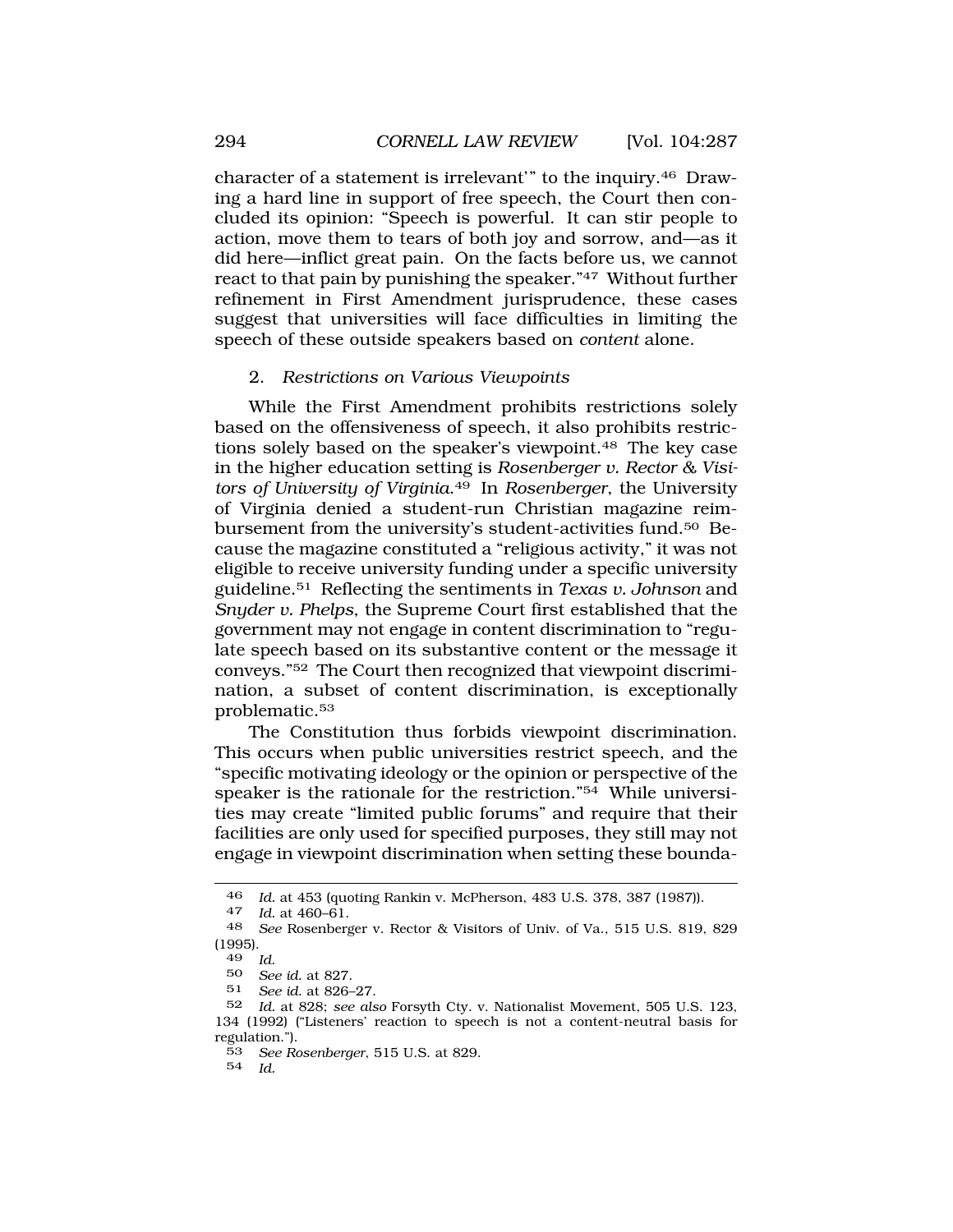ries.55 Here, the University of Virginia engaged in viewpoint discrimination because it allowed other student publications to receive funding.56 Therefore, the college was impermissibly excluding religious viewpoints and violated the student group's First Amendment rights.57 In turn, this decision has implications for whether universities may constitutionally choose to disinvite certain individuals from speaking on their campuses.

# 3. *Handling the Heckler's Veto*

Correspondingly, protestors have their own right to assemble and voice their opposition to controversial speakers.<sup>58</sup> However, protestors risk engaging in a "heckler's veto" when their protests overpower these speakers and erode their First Amendment rights.<sup>59</sup> A "heckler's veto" involves the "suppression of speech in order to appease disruptive, hostile, or threatening members of the audience."60 Governmental agents become the instrumentalities of this suppression as private individuals overbear the First Amendment rights of other private individuals.61

The Supreme Court has acknowledged this danger. The Court in *Feiner v. New York* decided against a speaker who claimed that his free-speech rights were violated when he encouraged African-American citizens to fight for equality on a street corner, was arrested, charged for breaching the peace, and subsequently convicted due to the "interest of the community in maintaining peace and order on its streets."62 Yet the Court still asserted that "the ordinary murmurings and objections of a hostile audience cannot be allowed to silence a speaker."63 Justice Douglas further highlighted the potential constitutional issues associated with a heckler's veto in his dissent: "When unpopular causes are sponsored from the public platform, there will commonly be mutterings and unrest and

<sup>55</sup> *See id.* 

<sup>56</sup> *See id.* at 831.

See id. at 837.

<sup>58</sup> *See, e.g.*, De Jonge v. Oregon, 299 U.S. 353, 365 (1937) (analyzing the right to peaceable assembly in the context of a Communist Party meeting).

<sup>59</sup> *See* Howard Gillman & Erwin Chemerinsky, *Does Disruption Violate Free Speech?*, CHRON. OF HIGHER EDUC. (Oct. 17, 2017), http://www.chronicle.com/arti cle/Does-Disruption-Violate-Free/241470?cid=WContentlist\_hp\_5 [https://per ma.cc/PQ89-ZJMQ] ("[T]he right to speak does not include a right to use speech to keep others from speaking.").

<sup>60</sup> *Id.* 

<sup>61</sup> Julien M. Armstrong, Note, *Discarding* Dariano*: The Heckler's Veto and a New School Speech Doctrine*, 26 CORNELL J.L. & PUB. POL'Y 389, 390 (2016).

<sup>62 340</sup> U.S. 315, 320 (1951).

<sup>63</sup> *Id.*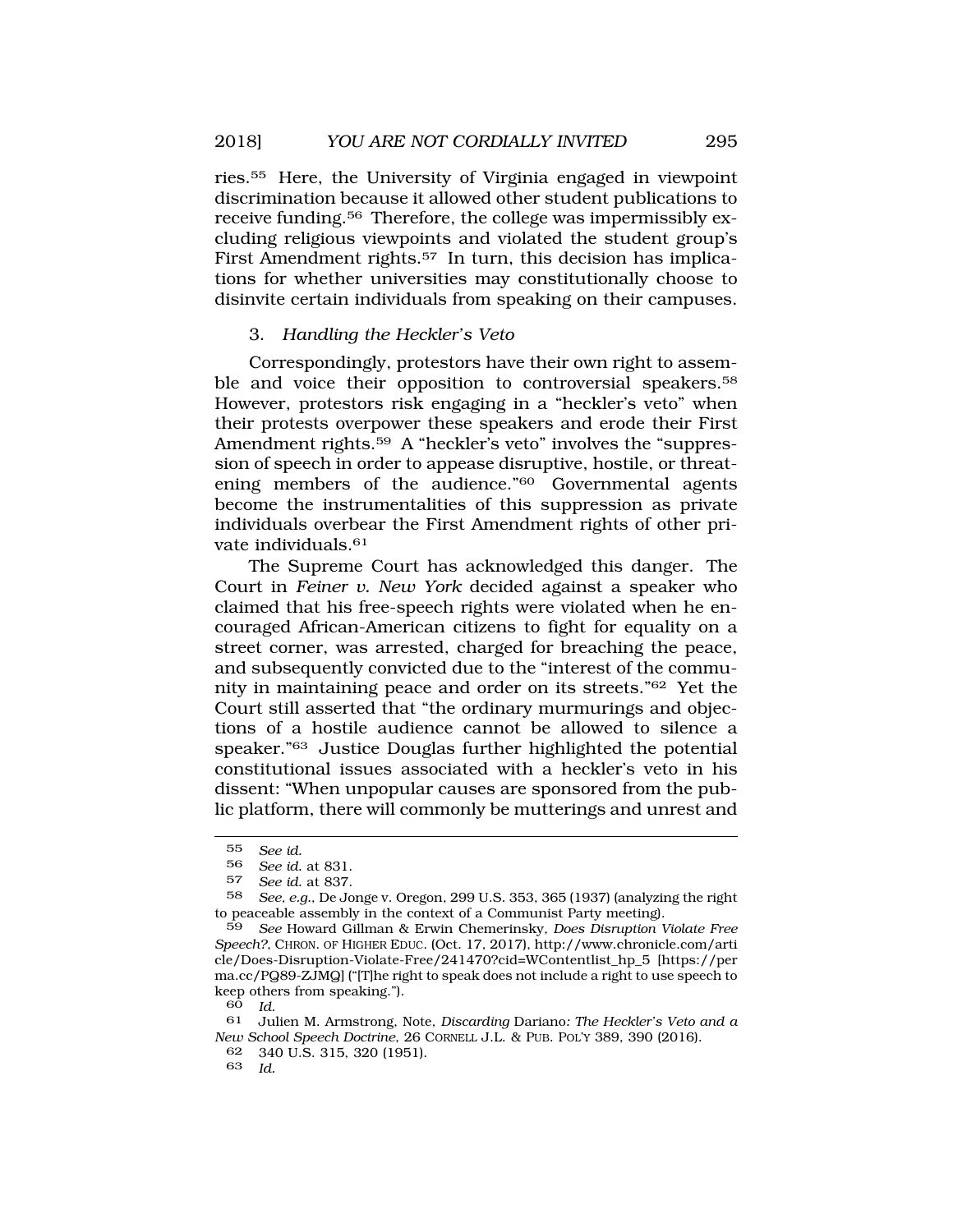<span id="page-9-0"></span>heckling from the crowd. . . . But those extravagances . . . do not justify penalizing the speaker by depriving him of the platform or by punishing him for his conduct."64 Notwithstanding that controversial speech may induce protestors to heckle the speaker, this heckling should not override the rights of the speaker, even on university campuses.

# 4. *Limitations on Student Speech at Public Universities*

Higher-education institutions have constitutional tools at their disposal to limit the speech of students, protestors, and outside speakers to protect their campus communities. Of particular relevance to free speech in the educational context is the seminal Supreme Court case, *Tinker v. Des Moines Independent Community School District*.65 In *Tinker*, students planned to wear black armbands to their public junior high and high schools to protest the Vietnam War.66 Upon learning of the students' plans, school authorities created a policy that required any student who wore such an armband to remove it or else face suspension.67 Despite this policy, the students wore the armbands, and their schools suspended them.68 The students' parents then filed suit.<sup>69</sup>

Describing the students' act of wearing armbands as resembling "pure speech,"70 the Court recognized that First Amendment rights are available to students. Students do not "shed their constitutional rights to freedom of speech or expression at the schoolhouse gate."71 Further, students' First Amendment rights encompass every facet of school activities.72 But the Court also recognized that these constitutional rights are not absolute. Administrators must have the flexibility to enforce their schools' rules and manage the behavior of their students.73

Setting out the limitations for free speech of students in this arena, the Court explained, "conduct by the student, in class or out of it, which for any reason . . . materially disrupts classwork or involves substantial disorder or invasion of the

<sup>64</sup> *Id.* at 331 (Douglas, J., dissenting) (citation omitted).

<sup>65 393</sup> U.S. 503 (1969).

<sup>66</sup> *Id.* at 504.

<sup>67</sup> *Id.* 

 $Id$ 

<sup>69</sup> *Id.* 

<sup>70</sup>*Id.* at 505, 508. 71 *Id.* at 506.

<sup>72</sup> *See id.* at 512–13.

<sup>73</sup> *See id.* at 507.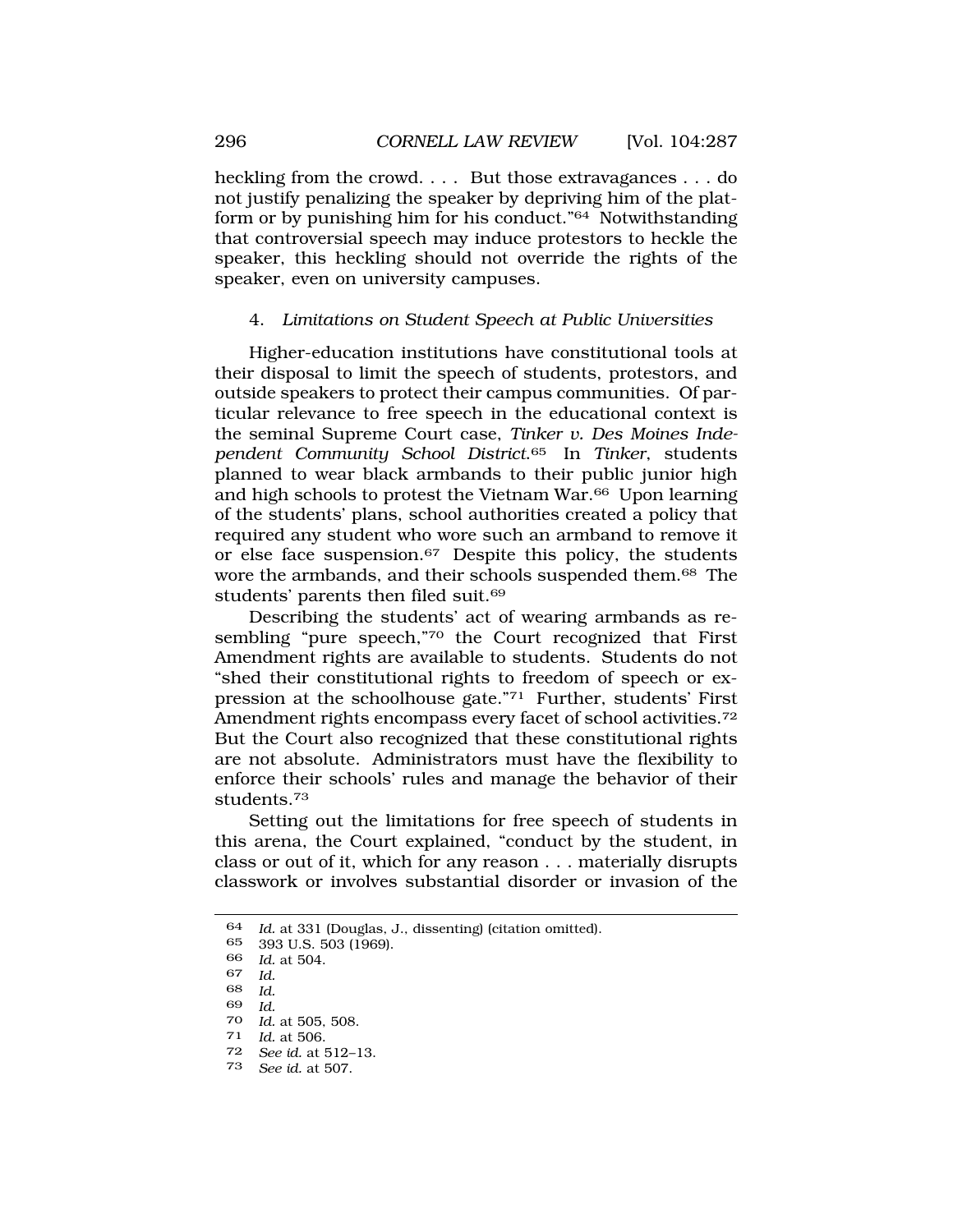rights of others is . . . not immunized by the constitutional guarantee of freedom of speech."74 To infringe on the freespeech rights of their students, the schools must therefore demonstrate "facts which might reasonably have led school authorities to forecast *substantial disruption of or material interference with* school activities."75 The expression of the students here did not reach this level,76 and the administration could not prevent the students from wearing armbands "without evidence that it [was] necessary to avoid material and substantial interference with schoolwork or discipline."77 Consequently, *Tinker* places potential limitations on the First Amendment rights of both student speakers and student protestors; universities may constrain their speech if it would cause a "substantial disruption of or material interference with school activities."78

The Court soon applied the *Tinker* standard to higher-education institutions in *Healy v. James*.79 There, students at Central Connecticut State College attempted to obtain official recognition from the institution as a local chapter of Students for a Democratic Society (SDS).80 The university's president denied SDS recognition because of the national organization's perceived philosophy of "disruption and violence."<sup>81</sup> The students subsequently alleged that the university's failure to recognize the organization deprived them of their First Amendment rights of freedom of expression and association.<sup>82</sup>

Recognizing that *Tinker* similarly applies on university campuses, the Court asserted that the president could not deny SDS recognition simply because he disagreed with its views.83 Instead, the university must demonstrate that recognition of the group would "materially and substantially disrupt the work and discipline of the school."84 Because the record did not definitively establish that SDS posed a sufficient risk of disruption, the university's denial of the recognition was an

74 *Id.* at 513.

<sup>75</sup> *Id.* at 514 (emphasis added).

<sup>76</sup> *See id.* 

<sup>77</sup> *Id.* at 511.

<sup>78</sup> *Id.* at 514.

<sup>79 408</sup> U.S. 169 (1972).

<sup>80</sup> *Id.* at 172.

<sup>81</sup> *Id.* at 174–76 n.4.

<sup>82</sup> *Id.* at 177.

<sup>83</sup> *Id.* at 180, 188.

<sup>84</sup> *Id.* at 189 (quoting Tinker v. Des Moines Indep. Cmty. Sch. Dist., 393 U.S. 503, 513 (1969)).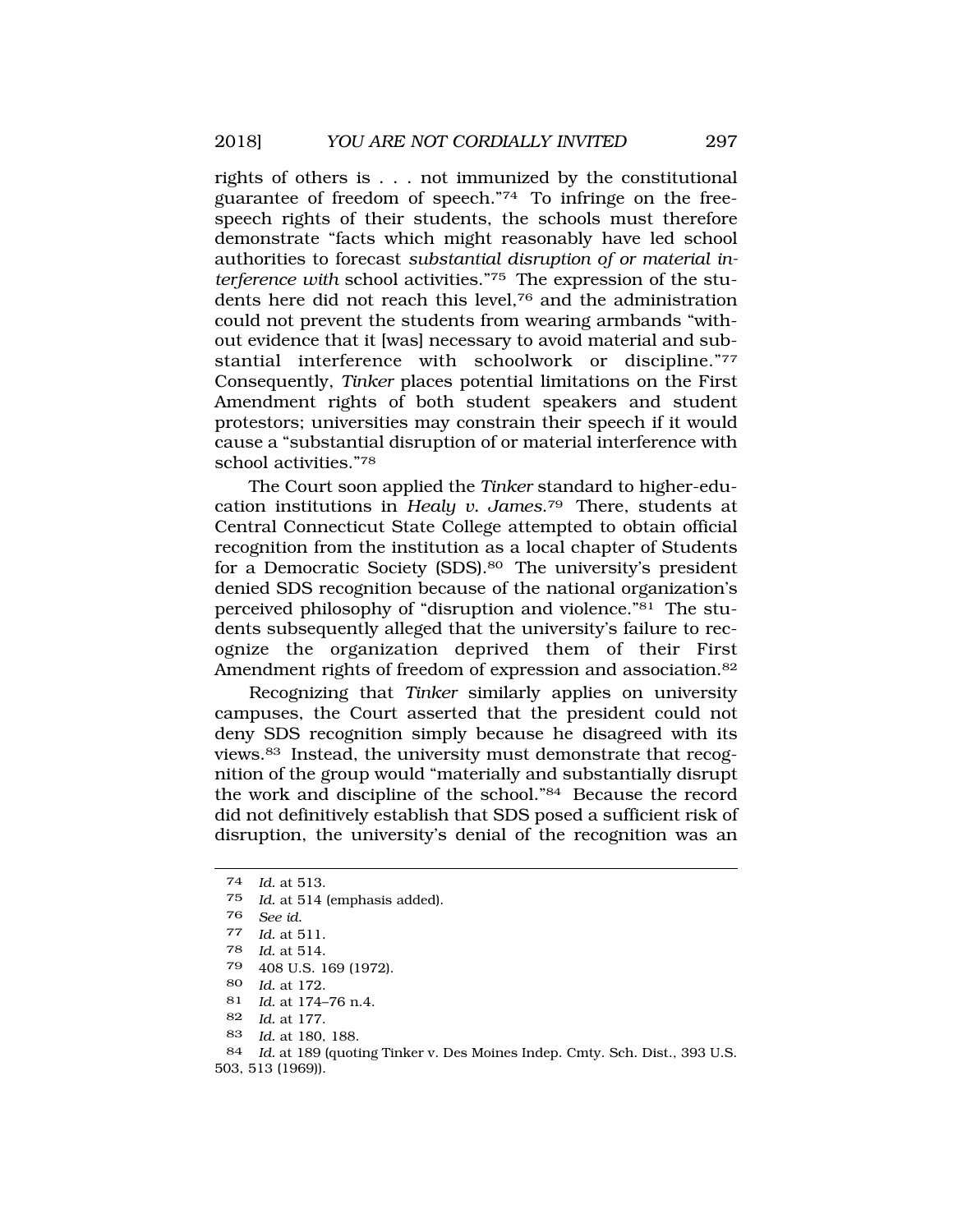<span id="page-11-0"></span>unfounded suppression of the group's First Amendment rights.85

Since its inception, courts have continued using the *Tinker*  standard to analyze the power of schools to limit the First Amendment rights of their students. Many cases focus on public-school administrations' ability to quash the political speech of its students, albeit often unsuccessfully.86 For example, in *Pickings v. Bruce*, administrators sanctioned a student group at Southern State College in part, for the group's refusal to rescind its invitation to on-campus speakers that the school believed would "substantially disrupt the educational functions of the College" because their speech would focus on race relations.87 However, the Eighth Circuit found that the university did not sufficiently establish that the speakers would substantially disrupt the campus.<sup>88</sup> Instead, the record only showed that the speakers "would expose the students and faculty to . . . militant views . . . ; that these views would be apt to exacerbate the tensions between the College and the community; and that these views would be apt to provoke discussions between students and encourage them to action."89 Therefore, the university's sanctions against the student group impermissibly infringed upon its First Amendment rights.90 Because of this tendency for courts to uphold the rights of student speakers, universities may still face difficulties constraining disruptive speech on campus, despite the availability of this limitation.

### 5. *Limitations on Political Speech at Public Universities*

The Supreme Court explored potential limitations on political speech in its pivotal case, *Brandenburg v. Ohio*.91 In *Brandenburg*, a Ku Klux Klan member was convicted under an Ohio statute for advocating violence, as captured on a news broadcast of a Klan rally.92 The video showed members in their

<sup>85</sup> *See id.* at 190–91.

<sup>86</sup> *See, e.g.*, Barber *ex rel.* Barber v. Dearborn Pub. Schs*.*, 286 F. Supp. 2d 847, 849, 857 (E.D. Mich. 2003) (wearing a tee shirt that displays a photograph of former President Bush with the caption "International Terrorist" does not cause substantial disruption or material interference with school activities); Aryan v. Mackey, 462 F. Supp. 90, 94 (N.D. Tex. 1978) (protesting the Shah of Iran while wearing masks does not pose a high risk of substantial disruption with school activities).<br>87 430

<sup>87 430</sup> F.2d 595, 596–97 (8th Cir. 1970).

<sup>88</sup> *See id.* at 600.

<sup>89</sup> *Id.* at 599–600.

<sup>90</sup> *See id.* at 600.

<sup>91 395</sup> U.S. 444 (1969).

<sup>92</sup> *Id.* at 445.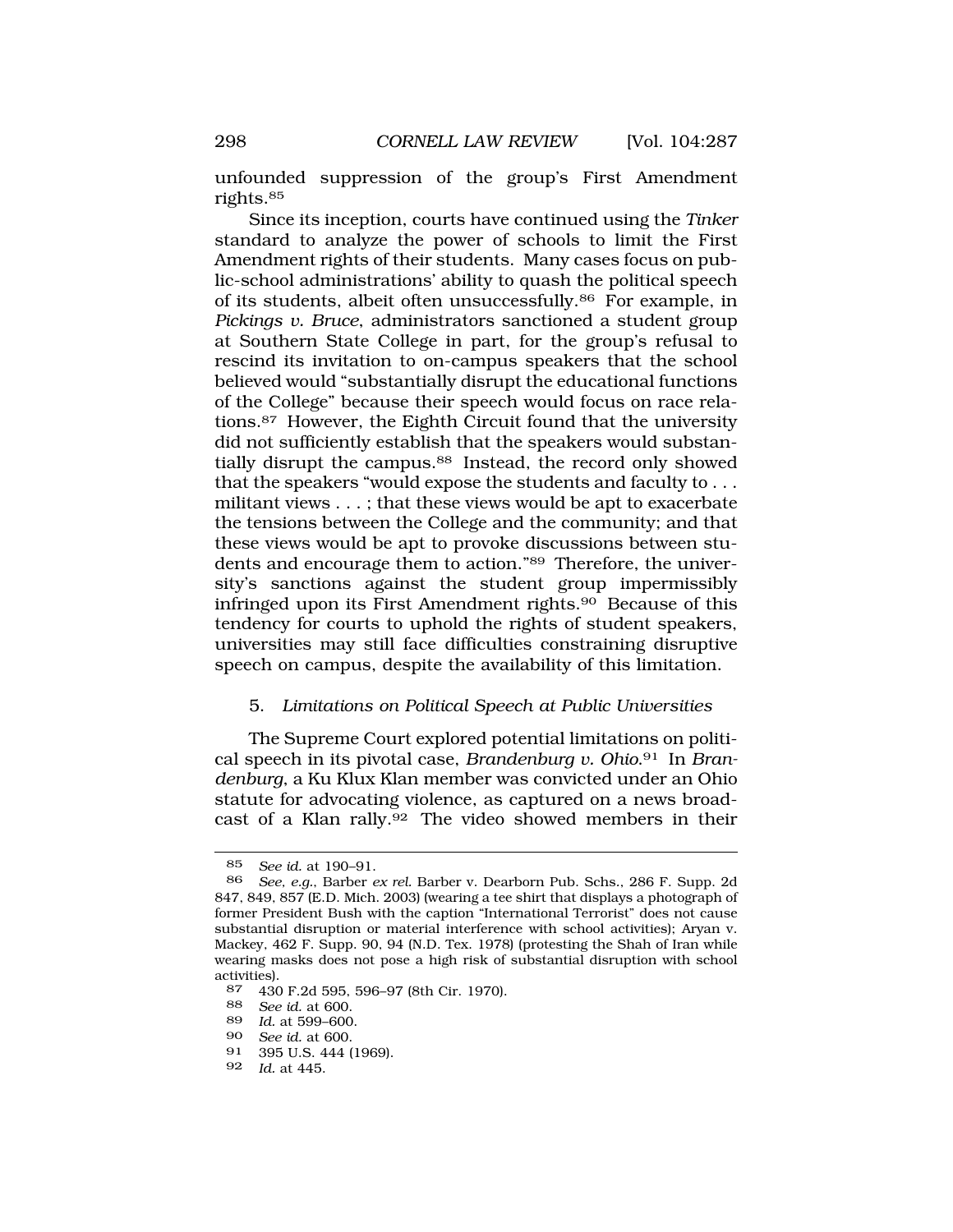customary garb, carrying weapons and making distasteful remarks about African-Americans and Jews.93 In the film, the appellant himself said, "[The Klan is] not a revengent [sic] organization, but if our President, our Congress, our Supreme Court, continues to suppress the white, Caucasian race, it's possible that there might have to be some revengeance [sic] taken."94

Despite the extreme offensiveness of the appellant's behavior, the Court reversed his conviction, holding that the statute here violated his First Amendment rights.95 In the Court's view, the government cannot restrict an individual's "mere advocacy" of violence; doing so would violate the First Amendment guarantee of the freedom of speech.96 Instead, in the realm of political advocacy, governmental interests in preventing violence may override an individual's First Amendment rights only when that individual's words are "*directed* to inciting or producing imminent lawless action and [are] likely to incite or produce such action."97 Because the Ohio statute criminalized "mere advocacy," it was unconstitutional.98

In the higher-education context, universities may use *Brandenburg*'s "imminent lawless action" standard to limit the free speech of its on-campus speakers and the assembly rights of protestors.99 If the exercise of their First Amendment rights reaches this level, their speech is no longer protected. However, this standard remains quite deferential to First Amendment rights.100

As courts repeatedly apply *Brandenburg* and its progeny, the speech in question rarely reaches a level adequate to warrant constitutional government interference. In some circumstances, the speech of the individual, while potentially controversial and politically charged, is quite mild. Whether the speakers fail to meet *Brandenburg*'s intent requirement,<sup>101</sup>

99 White v. Lee, 227 F.3d 1214, 1227 (9th Cir. 2000) ("It is clear that the term 'advocacy,' as used in *Brandenburg*, encompasses not only freedom of speech, but the other rights of expression guaranteed by the First Amendment as well.").<br>100 See Jason Paul Saccuzzo, Bankrupting the First Amendment: Using

See Jason Paul Saccuzzo, *Bankrupting the First Amendment: Using Tort Litigation to Silence Hate Groups*, 37 CAL. W.L. REV. 395, 412 (2001) ("The result after *Brandenburg* suggests that only in the *most narrow* [sic] of circumstances may speech, even violent speech, be suppressed." (emphasis added)).

101 *See, e.g.*, Hess v. Indiana, 414 U.S. 105, 107–09 (1973) (per curiam) (concluding that an individual's statement that "[w]e'll take the [expletive] street later

<sup>93</sup> *Id.* at 445–46.

<sup>94</sup> *Id.* at 446.

<sup>95</sup> *See id.* at 448–49.

<sup>96</sup> *Id.* at 449.

<sup>97</sup> *Id.* at 447 (emphasis added).<br>98 *See id at 449* 

<sup>98</sup> *See id.* at 449.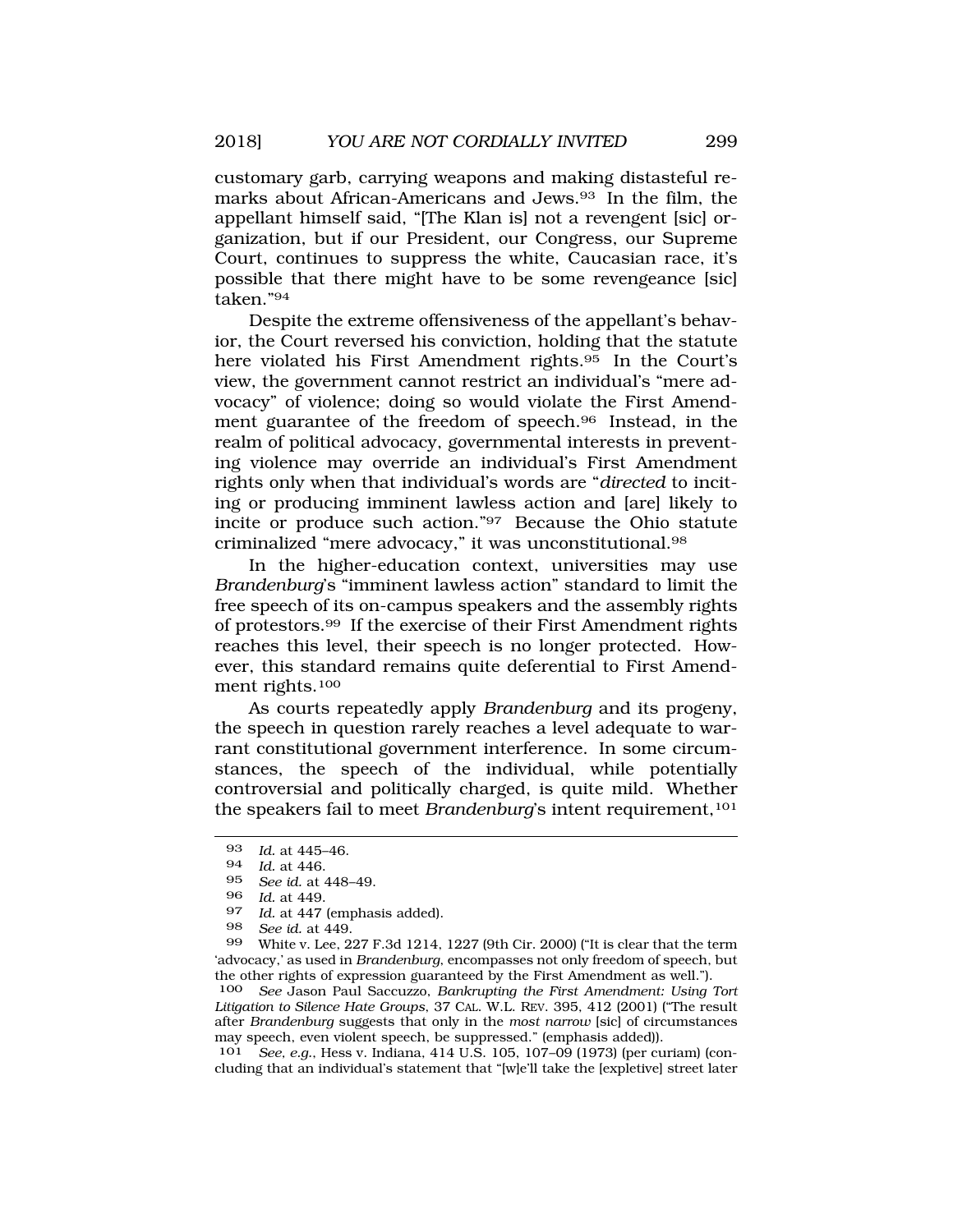<span id="page-13-0"></span>imminence requirement,102 or its likelihood of incitement requirement,103 the courts properly recognize the speakers' First Amendment rights in lieu of other governmental concerns. In other cases, the individual's behavior is quite extreme.104 But even in these extreme cases where violence is a foreseeable, or even actual, consequence of the individual's speech, the courts consistently uphold the speaker's rights.105 Not unlike the stringency of the *Tinker* standard, the *Brandenburg* standard's rigidness may still prove an ineffective device for universities to utilize in minimizing controversial speech that inspires oncampus violence. This exposes institutions to tort liability for the failure to protect their students from injury.

# B. Tort Liability and the Duty of Universities to Protect Students from Harm

In considering potential negligence claims that students may bring against universities, the duty of reasonable care that a university owes to its students impacts the university's responsibility to protect its students from violence. In pursuing a

<sup>[</sup>or again]" at an antiwar protest did not meet the *Brandenburg* standard, in part because he did not intend for his speech to produce violence).

<sup>102</sup> *See, e.g.*, NAACP v. Claiborne Hardware Co., 458 U.S. 886, 928 (1982) (reasoning that the "emotionally charged rhetoric" used by an NAACP leader did not fulfill *Brandenburg*'s imminence requirement when the violence occurred weeks or even months after these speeches).

<sup>103</sup> *See, e.g.*, Cohen v. California, 403 U.S. 15, 16, 20 (1971) (wearing a jacket that says "[Expletive] the Draft" in a local courthouse is not likely to incite violence).<br> $104 \quad Se$ 

<sup>104</sup> *See, e.g.*, Citizen Publ'g Co. v. Miller, 115 P.3d 107, 109, 113 (Ariz. 2005) (deciding that a letter to the editor in a local paper was not directed to nor likely to incite imminent lawless action when the letter said, "We can stop the murders of American soldiers in Iraq by those who seek revenge or to regain their power. Whenever there is an assassination or another atrocity we should proceed to the closest mosque and execute five of the first Muslims we encounter.").

<sup>105</sup> *See* Bible Believers v. Wayne Cty., 805 F.3d 228, 235–36, 238–39, 246 (6th Cir. 2015) (finding that an evangelical Christian group's speech that advocated for Christianity at an Arab event and "harbor[ed] contempt for Islam" was not directed to incite imminent lawless action, even though the group used messages, such as "Islam is a Religion of Blood and Murder," "Turn or Burn," and "Your prophet is a pedophile," and the Muslim crowd reacted by throwing debris at the group). In *Nwanguma v. Trump*, the Kentucky District Court found that President Trump's statement, "Get 'em out of here," was likely to incite violence when a crowd of Trump supporters subsequently began physically attacking a group of Trump protestors. 273 F. Supp. 3d 719, 724 (W.D. Ky. 2017), *rev'd and remanded*, No. 17-6290, 2018 WL 4323966, at \*7 (6th Cir. Sept. 11, 2018). Although the Sixth Circuit reversed the district court on appeal, this modern example may indicate a heightened awareness within the courts that controversial speech has yielded exceedingly violent responses in our current politically adverse environment.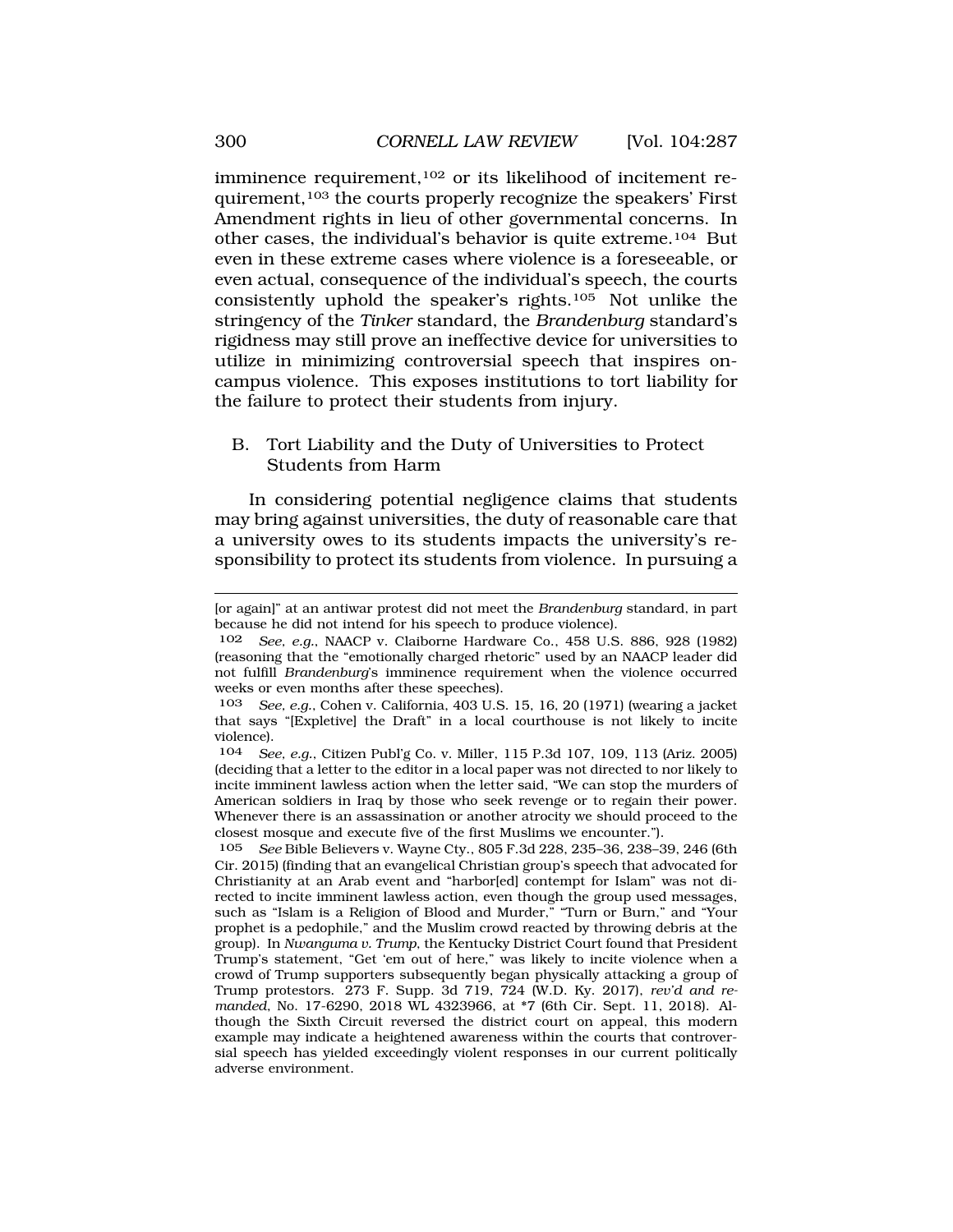negligence claim,106 a student must establish that he or she experienced an injury, that the injury was foreseeable to the university, that the university had a duty to protect that student, that the university breached the duty, and that the breach was the proximate cause of the injury.107 Thus, students may not bring a cognizable negligence claim without first establishing that universities owe their students a duty of reasonable care.<sup>108</sup>

This duty has its origin in the *in loco parentis* doctrine, under which universities were largely insulated from legal liability because courts considered the relationship between students and their universities analogous to that between children and their parents.109 This pre-1960s duty soon evolved to a fully hands-off, "no duty" approach that lasted through the 1980s.110 Following the "no duty" approach, courts began narrowly imposing duties on universities for certain harms under the vastly similar business-invitee or landlord-tenant theories.111 Under the "business-invitee" theory, universities owed a duty to students on their campus because of an expectation that these entities would protect students from foreseeable harm.112 This duty commonly arose in the context of residential life, focusing on providing "reasonably safe premises" for students.113 Within the landlord-tenant relationship, universities likewise have a duty to protect students from po-

See Robert D. Bickel & Peter F. Lake, *The Emergence of New Paradigms in Student-University Relations: From "In Loco Parentis" to Bystander to Facilitator*, 23 J.C. & U.L. 755, 763 (1997).

<sup>106</sup> RESTATEMENT (SECOND) OF TORTS § 282 (AM. LAW. INST. 1965) ("[N]egligence is conduct which falls below the standard established by law for the protection of others against unreasonable risk of harm.").

<sup>107</sup> Robert C. Cloud, *Extracurricular Activities and Liability in Higher Education*, 198 EDUC. L. REP. 1, 7–8 (2005).

<sup>108</sup> *See* Kristen Peters, *Protecting the Millennial College Student*, 16 S. CAL. REV. L. & SOC. JUST. 431, 439 (2007).

<sup>109</sup> *See* Neil Jamerson, *Who Is the University? Birnbaum's Black Box and Tort Liability*, 39 J.C. & U.L. 347, 349 (2013) ("Historically, courts had based the institution-student dynamic on the concept of *in loco parentis*; accordingly, courts compared an institution's standard of care to what an actual parent owes a child and granted similar immunity to institutional decision-making."); Peter F. Lake, *The Rise of Duty and the Fall of* In Loco Parentis *and Other Protective Tort Doctrines in Higher Education Law*, 64 MO. L. REV. 1, 5 (1999) (suggesting that the *in loco parentis* doctrine did not impose a legal duty on universities but instead immunized them from legal liability); Peters, *supra* note 108, at 436 (describing the relationship between students and universities under the *in loco parentis*  doctrine as one in which universities had "expansive rights over their students but virtually no responsibilities to them").

<sup>110</sup>*See* Jamerson, *supra* note 109, at 349–50. 111 Lake, *supra* note 109, at 16; Peters, *supra* note 108, at 444–46.

<sup>113</sup> *See* Lake, *supra* note 109, at 12.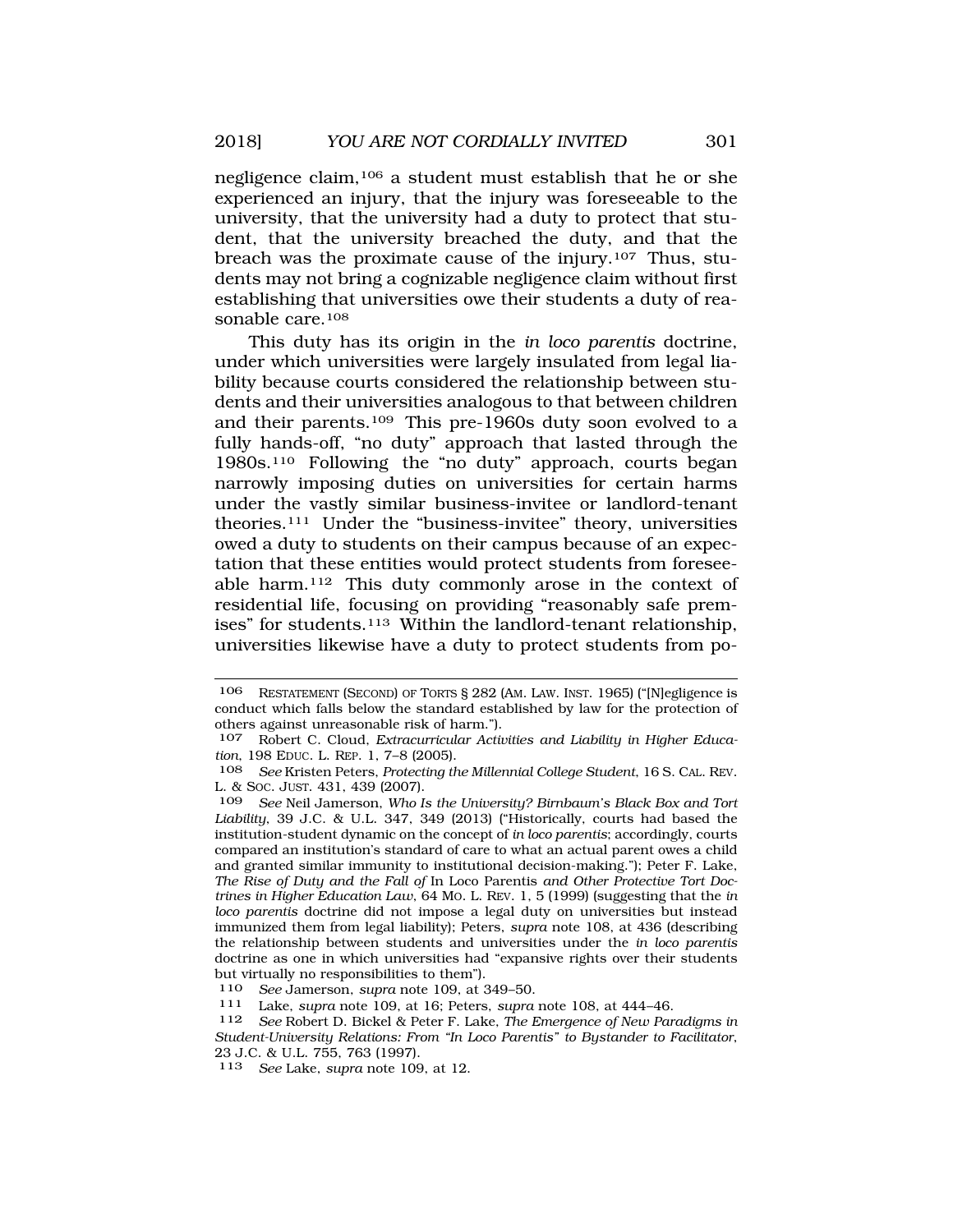tentially harmful individuals through a "duty to provide adequate security to protect students from foreseeable danger."114

These business-invitee and landlord-tenant tort theories continue to influence the scope of the duty of reasonable care that universities owe to their students.<sup>115</sup> Although opinions are sometimes divergent, lower state court and District Court decisions from the past thirty years indicate an erosion of the "no duty" approach. As a result, these cases also suggest a shift to a university's assumption of the duty of reasonable care for its students, at least for generally foreseeable harms.116

*Furek v. University of Delaware* is a quintessential duty-ofcare case that is representative of this modern evolution.<sup>117</sup> In *Furek*, a student brought a negligence claim against the University of Delaware after he sustained permanent scarring from a hazing ritual during his fraternity's pledging process.<sup>118</sup> The plaintiff's fraternity had hazed members in the five years preceding the incident that caused his injury.119 Even though the university continuously issued statements denouncing hazing, the hazing persisted, and the administration never directed campus law enforcement to investigate hazing incidents.120

The crux of the opinion centered on whether the university owed a duty of care to the student, relying on common law theories of negligence.121 Recognizing that the relationship between a student and a university alone is insufficient to create a university's duty of care, the court then recognized that a duty may arise when "[the university] knows or should know of an unreasonably dangerous condition."122 This duty "extends only to the acts of third persons which are both foreseeable and subject to university control."<sup>123</sup> In determining that the hazing here was foreseeable to the university because of its knowledge of the activity, the court explained, "where the property owner has attempted to provide security or regulate a hazard-

- 122 *Furek*, 594 A.2d at 520.
- 123 *Id.* at 521.

<sup>114</sup> Peters, *supra* note 108, at 446.

<sup>115</sup> *Id.* at 449.

<sup>116</sup> Bickel & Lake, *supra* note 112, at 755 (describing an increased willingness of courts to impose duties on universities through tort law); *see* Peters, *supra* note 108, at 450 (identifying foreseeability as the most crucial consideration in deciding whether a university owes its students a duty of care).

<sup>117 594</sup> A.2d 506 (Del. 1991).<br>118 *Id* at 509-11

*Id.* at 509-11.

<sup>119</sup> *See id.* at 510.

<sup>120</sup> *Id.* at 511.

<sup>121</sup> *Id.* at 513–14; *see* RESTATEMENT (SECOND) OF TORTS §§ 343, 449 (AM. LAW. INST. 1965).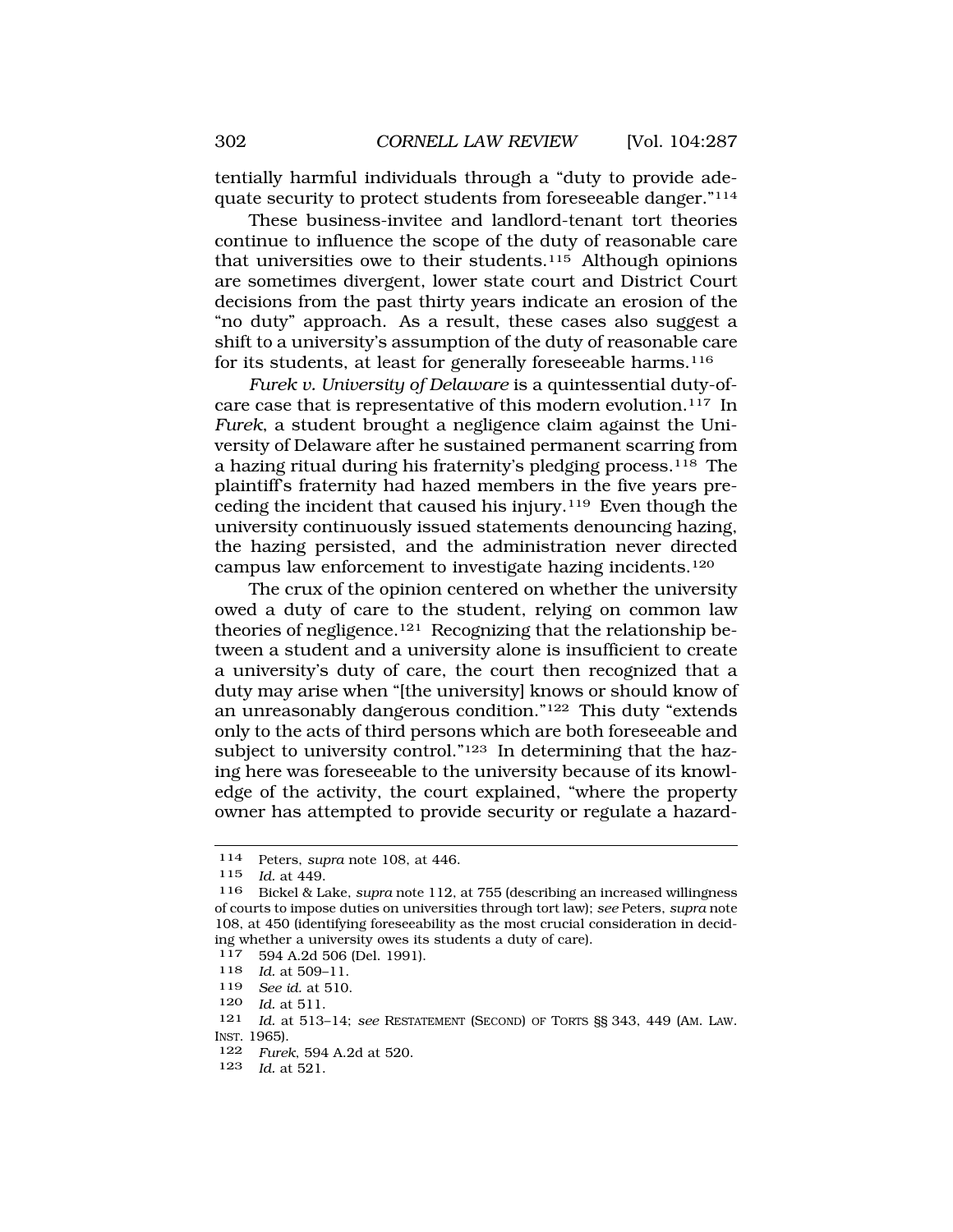ous activity, such affirmative action is . . . at least tacit recognition that the potential for harm exists on the premises."124

Broadly deciding that universities owe a duty of care to students in these instances, the court concluded, "[universities have] a duty to regulate and supervise fore seeable dangerous activities occurring on [their] property. That duty extends to the negligent or intentional activities of third persons."125 This case illustrates the potential duties that higher-education institutions today may have in protecting their student bodies from foreseeable harms, including those inflicted by violent protestors. However, in doing so, the universities may also risk trampling the First Amendment rights of these speakers.

#### III

### THE CONSTITUTIONAL CHOICE: SPEECH OR SAFETY?

Universities may face repercussions, from a constitutional perspective, if they choose to prioritize their heightened duty of care to students, to protect them from potential violence, over the First Amendment rights of controversial, on-campus speakers. Likewise, universities may encounter potential tort liability if they decide to recognize the First Amendment rights of speakers instead of canceling speeches due to safety concerns. State legislatures have initiated their responses to this issue, but their reaction is ineffective in resolving the key tension between First Amendment rights and tort law. In this specific context, a university's constitutional obligations should give way to the tort duty it owes to students by aligning institutional policies with a revised *Brandenburg* standard.

### A. Constitutional Caveats: First Amendment Implications

By choosing to emphasize their duty of care to protect students from the foreseeable harms of violent protests, universities run the risk of violating the free-speech rights of

<sup>124</sup> *Id.* at 521–22.

<sup>125</sup> *Id.* at 522; *see also* Schieszler v. Ferrum Coll., 236 F. Supp. 2d 602, 609 (W.D. Va. 2002) (concluding that the university owed a duty of care to a student who it knew had a propensity for self-harm and later committed suicide because it had knowledge of potential harm); Mullins v. Pine Manor Coll., 449 N.E.2d 331, 333, 335–36 (Mass. 1983) (stating that the university owed a duty of care to a student who was sexually assaulted by an intruder because of its duty to "protect resident students from foreseeable harm"); Stanton v. Univ. of Me. Sys., 773 A.2d 1045, 1050 (Me. 2001) (holding that the university owed a duty of care to a student who was sexually assaulted on campus because this type of assault on a university campus is foreseeable and the university had a legal duty to protect students from such foreseeable danger).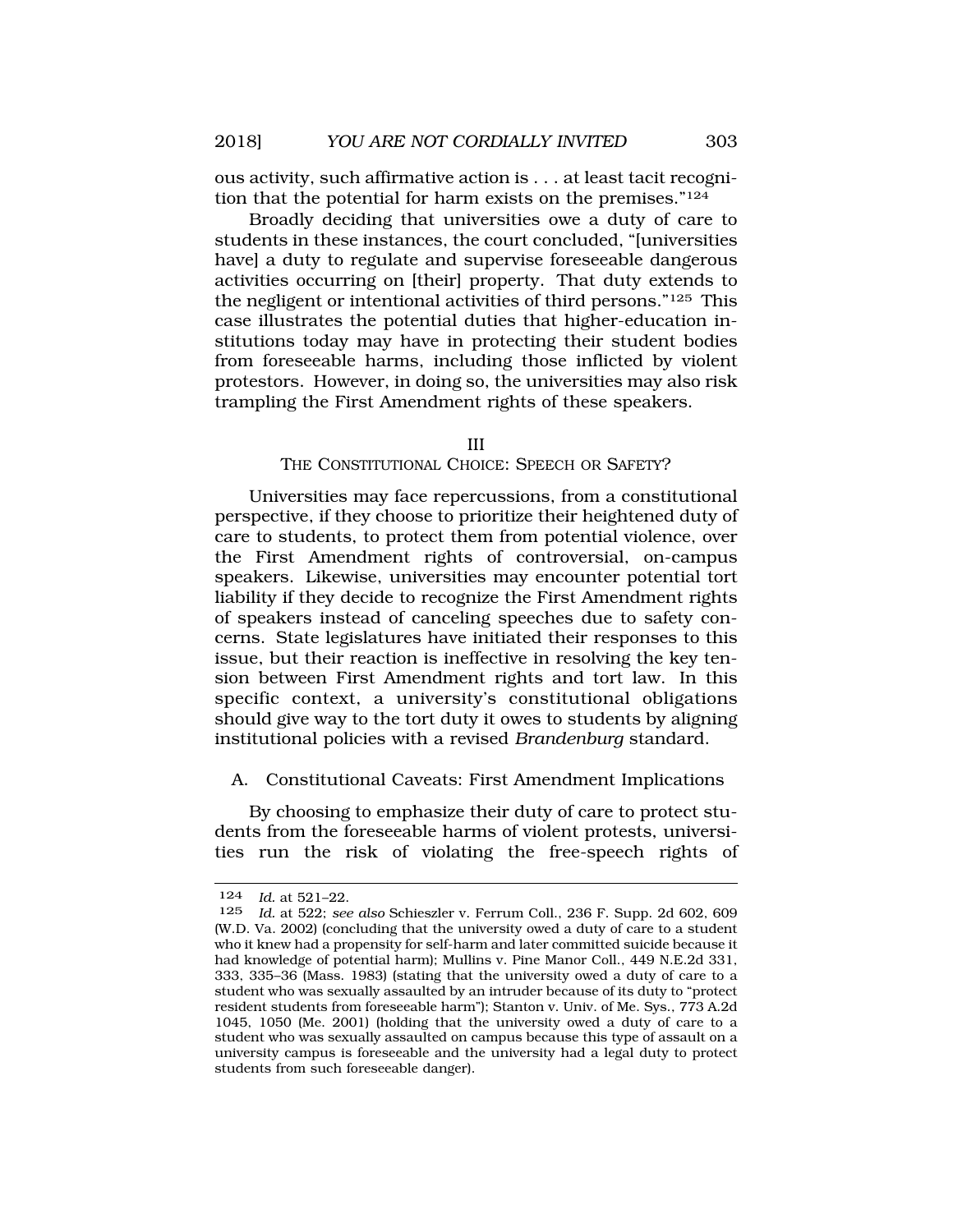controversial speakers. Universities that enact such policies face an expedient threat of constitutional violations. Because many of the speakers that have recently inspired on-campus violence hold conservative ideals, universities that cancel their speeches become particularly vulnerable to allegations of content and viewpoint discrimination under the First Amendment.126

As discussed in Part II, the government cannot ban speech based on its offensive content alone. On-campus speakers have the right to voice their opinions, even if they are controversial. Provocative speakers like Milo Yiannopoulos and Ann Coulter provide commentary that may "induce[ ] a condition of unrest" or "stir[] people to anger," but universities may not automatically prohibit them from speaking just because others find their speech "offensive."127 If universities prohibit figures like Richard Spencer from coming to their campuses solely because of the offensiveness of their messages, they will violate the speakers' First Amendment rights. While their speech is certainly offensive, it still deals with "matters of public concern."128 The contested speech in *Snyder v. Phelps* was not unlike that expressed by these inflammatory speakers.129 The speakers are not engaging in "refined social or political commentary," but it is commentary nonetheless. However, universities are not canceling speakers exclusively because of the offensive nature of their speech, but out of greater safety concerns.

When universities take such action to prevent violence, they inevitably consider the viewpoint of the controversial speakers. The "motivating ideology" of these outside lecturers

<sup>126</sup> *See* discussion *supra* sections II.A.2, II.A.3.

<sup>127</sup> Texas v. Johnson, 491 U.S. 397, 408–09 (1989).

<sup>&</sup>lt;sup>128</sup> Snyder v. Phelps, 462 U.S. 443, 456 (2011).<br><sup>129</sup> See e.g. Callum Borchers, Js. Richard Spe

See, e.g., Callum Borchers, *Is Richard Spencer a White Nationalist or a White Supremacist? It Depends on the News Source*, WASH. POST (Oct. 19, 2017), https://www.washingtonpost.com/news/the-fix/wp/2017/10/19/is-richardspencer-a-white-nationalist-or-a-white-supremacist-it-depends-on-the-newssource/?utm\_term=.9b36f04a3c20 [https://perma.cc/W8Z3-E2LN] (citing an interview with Richard Spencer during which he said that "[t]he ideal of a white ethno-state—and it is an ideal—is something that I think we should think about in the sense of what could come after America"); Radhika Sanghani, *Ann Coulter: The Woman Trying to Be America's Most Hated*, TELEGRAPH (Sept. 7, 2016, 4:44 PM), http://www.telegraph.co.uk/women/politics/ann-coulter-the-woman-trying-to-be-americas-most-hated/ [https://perma.cc/LNN8-ZM3V] (quoting Ann Coulter's response in an interview that she "just want[ed] Jews to be perfected, as they say"); Milo Yiannopoulos, *Science Proves It: Fat-Shaming Works*, BREITBART (July 5, 2016), http://www.breitbart.com/milo/2016/07/05/fat-shaming-isgood-science/ [https://perma.cc/G5Y4-WBG5] ("My view, of course, is that if you are obese, you should hate yourself.").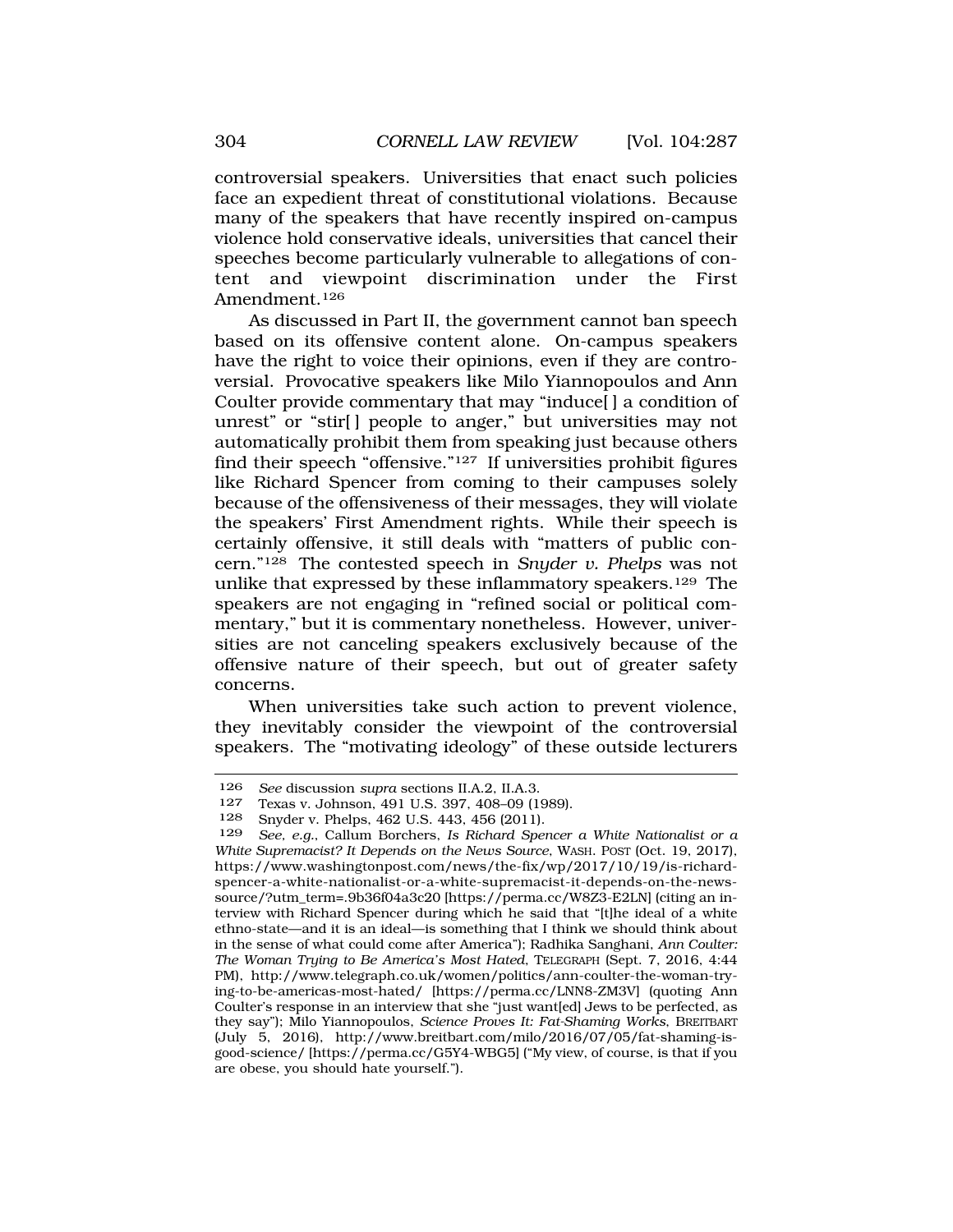is exactly what sparks reactionary violence; without these speakers' controversial opinions, students and community members would not protest their presence. Accordingly, universities will necessarily make decisions based on the speakers' viewpoints in fulfilling their duties to student safety. Currently, most of these speakers tend to represent viewpoints from the far right of the political spectrum. Universities may require that their facilities are used for certain subject matters only, creating "limited public forums." But if universities do not suppress all political viewpoints, and instead suppress only those that express conservative ideals, they may impermissibly exclude conservative viewpoints. This would be viewpoint discrimination in violation of the First Amendment.

Indeed, individuals have already brought constitutional claims against universities, including Michigan State University, Berkeley, Auburn University, and Ohio State University, after the universities prohibited certain individuals from speaking on campus for safety reasons. These allegations have centered on content and viewpoint discrimination. For example, the organizer of Richard Spencer's collegiate speaking tour filed a complaint against Michigan State University for violating the organizer's First Amendment rights, claiming the university's cancellation of Spencer's event constituted unlawful viewpoint discrimination.130 The Young America's Foundation and the Berkeley College Republicans also brought a claim against Berkeley, seeking relief after the university canceled

<sup>130</sup> Plaintiff's Verified Complaint at 3, 6, 8, Padgett v. Bd. of Trs. of Mich. State Univ., No. 1:17-CV-00805 (dismissed Jan. 18, 2018). The same plaintiff brought a similar claim against Ohio State University for its cancellation of a speaking engagement by Richard Spencer. *See* Plaintiff Cameron Padgett's Verified Complaint at 10, Padgett v. Bd. of Trs. of the Ohio State Univ., No. 2:17-cv-00919- ALM-KAJ (dismissed Mar. 23, 2018) (describing a trend of "de facto censorship of right-of-center political viewpoints" on university campuses (emphasis omitted)). Both cases were settled or dismissed before the courts fully considered their merits. *See* Joint Stipulation of Dismissal with Prejudice, at 1, Padgett v. Bd. of Trs. of Mich. State Univ., No. 1:17-CV-00805 (dismissed Jan. 18, 2018); Stipulation of Voluntary Dismissal Pursuant to F.R.C.P. 41(a)(1)(A)(ii), at 1, Padgett v. Bd. of Trs. of the Ohio State Univ., 2:17-cv-00919-ALM-KAJ (dismissed Mar. 23, 2018); *see also* Jennifer Chambers, *MSU Will Allow White Nationalist to Speak on Campus*, DETROIT NEWS (Jan. 18, 2018, 5:25 PM), https://www.detroitnews.com/ story/news/local/michigan/2018/01/18/msu-will-allow-white-nationalistspeak-campus/109573858/ [https://perma.cc/VUF4-3W9G]; Dan Sewell, *White Nationalist, Ohio State Ending Lawsuit*, U.S. NEWS (Mar. 7, 2018, 11:35 AM), https://www.usnews.com/news/us/articles/2018-03-07/white-nationalistohio-state-ending-lawsuit [https://perma.cc/AB7S-SC4C].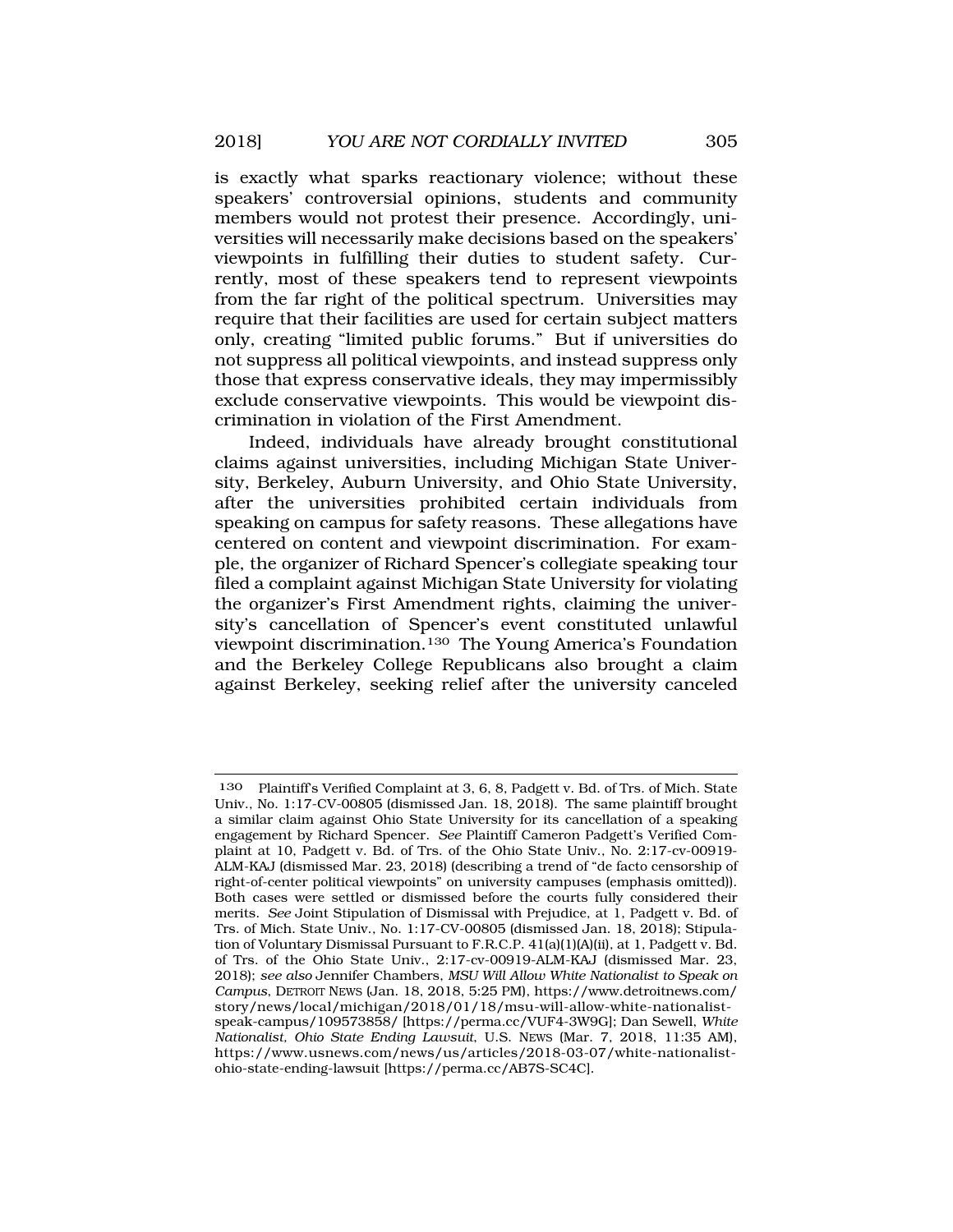Ann Coulter's speech last spring.<sup>131</sup> Here, the student groups asserted that Berkeley "engaged in viewpoint discrimination by selectively enforcing the policy's unreasonable time, place, and manner restrictions" to extinguish conservative expression.132

Some courts have agreed. After Auburn University initially canceled a speaking engagement by Richard Spencer, a federal district court judge overrode the university's action, ruling that "[d]iscrimination on the basis of message content cannot be tolerated under the First Amendment."133 While the Northern District of California granted Berkeley's motion to dismiss for the viewpoint discrimination and First Amendment retaliation claims against it, other First Amendment claims that involve the university's speaker policies are still pending.134 Accordingly, universities can expect imminent litigation if they choose to protect their students' safety and disinvite these speakers.

The heckler's veto is also worth considering here.<sup>135</sup> Protestors are merely exercising their First Amendment rights to peacefully assemble and protest the speech they deem unpalatable. But when universities disinvite speakers because they fear violence will erupt, they may effectuate a heckler's veto, suppressing the speakers' own free speech rights. Public university administrators step in as the governmental agents that struggle to maintain campus decorum without unconstitutionally penalizing the speaker. Protestors may not silence even the most odious of on-campus speakers in this way. But the veto here involves more than mere heckling. This is a sustained threat of violence from protestors who have caused significant damage and destruction. The veto calls for solutions from higher-education institutions, which are in the best position to address this threat and, indeed, have a duty to do so. Thus, constitutional claims of a heckler's veto are less viable because the violence necessitates that universities act to prevent student harm and subsequent tort liability.

<sup>131</sup> Verified Complaint for Injunctive, Declaratory, and Monetary Relief Pursuant to 42 U.S.C. § 1983 at 2–3, Young America's Found. v. Napolitano, No. 3:17- CV-02255 (filed Apr. 24, 2017).<br> $\frac{132}{132}$  *Id at 23* 

<sup>132</sup> *Id.* at 23.

<sup>133</sup> *See* Saul, *supra* note 8.

See Order Granting in Part and Denying in Part Defendants' Motion to Dismiss, at 7–8, 11, 16–17, Young America's Found. v. Napolitano, No. 17-CV-02255-MMC, 2018 WL 1947766 (N.D. Cal. Apr. 25, 2018).

<sup>135</sup> *See* discussion *supra* section II.A.3.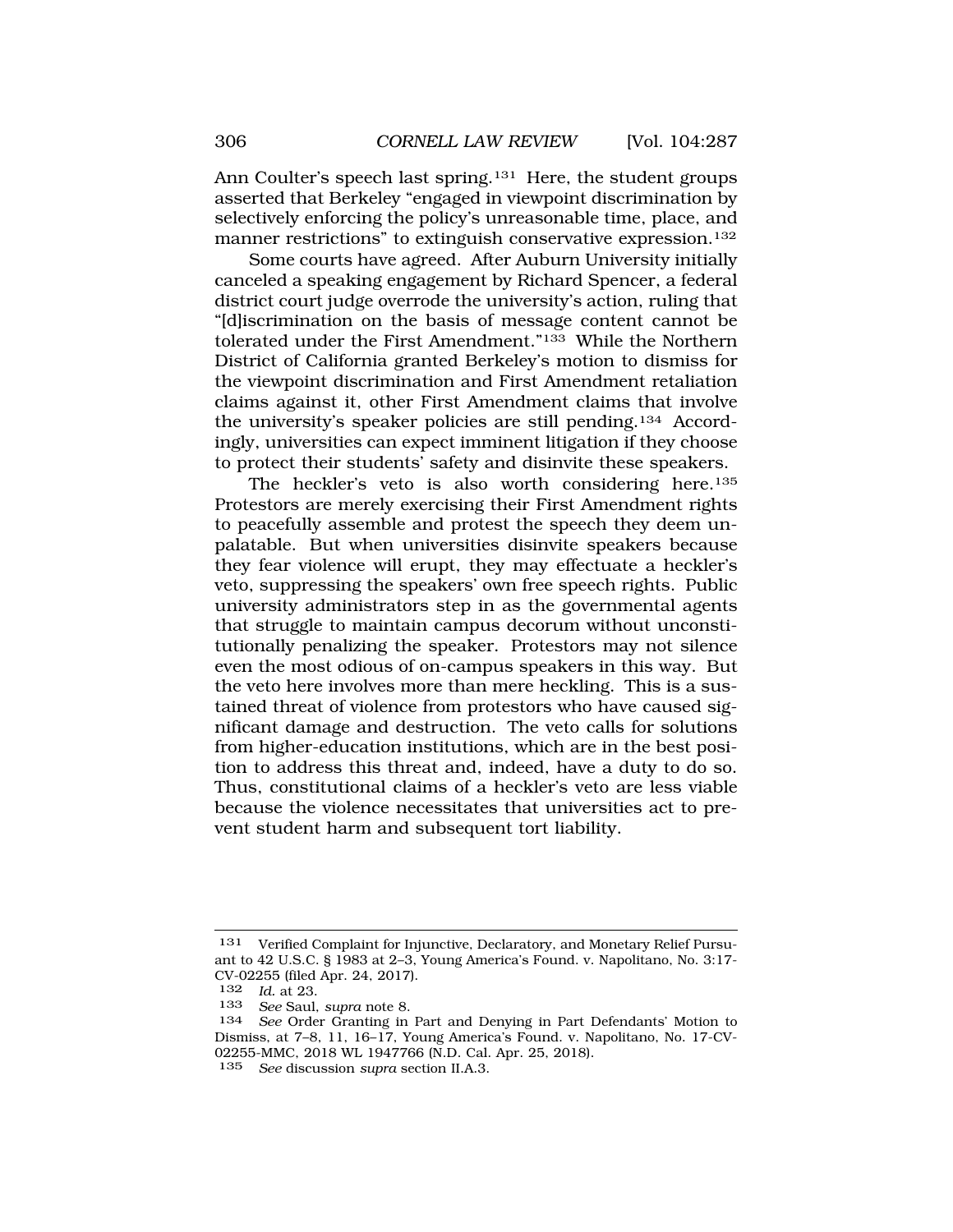# B. Necessarily Negligent: Tort Liability Implications

Because of the evolving duty of care that universities owe to their students, universities now have a duty to protect their students from violent protests that provocative speakers precipitate, an increasingly foreseeable harm.136 Moreover, universities have taken initiative to enact security measures in anticipation of potentially violent speeches, a "tacit recognition that the potential for harm exists on [their] premises."137 They have assumed the duty to provide "reasonably safe"138 campuses and "adequate security"139 to their students. This duty extends to averting the violent acts of protestors. Not only is such violence foreseeable, but these acts are subject to university control.140 Universities can prevent the violence by canceling the speeches of the speakers that incite it. If they fail to do so, they risk liability and increased university costs because students would predictably bring negligence claims against these institutions for any resulting harm.141

Once students establish that universities owe them a duty of care to protect against destructive protests on campus, the other elements of negligence are readily met.142 Students can easily demonstrate that they have experienced physical injuries by medical records and documentation. Such physical injury is foreseeable to the university—students and administrators have sustained injuries during several violent protests recently, and these events were heavily publicized.143 By refusing to cancel provocative speeches that will likely cause violence on campus, universities breach their duties to protect students from physical injury. Violent protests result, causing harm to property and, more importantly, to students.

If universities choose to staunchly uphold the First Amendment rights of controversial speakers, they open the door for a bevy of negligence claims. Because their duties require them to prevent student harm, universities will need to craft policies to address the potential violence that may arise when provocative figures are scheduled to speak on their campuses. Such action

<sup>136</sup> *See* discussion *supra* subpart II.B.

<sup>137</sup> Furek v. Univ. of Del., 594 A.2d 506, 521–22 (Del. 1991); *see* discussion *infra* Part IV.

<sup>138</sup> *See* Bickel & Lake, *supra* note 112, at 762.

<sup>139</sup> *See* Peters, *supra* note 108, at 446.

<sup>140</sup> *See* discussion *supra* subpart II.B.

<sup>141</sup> *See* Jamerson, *supra* note 109, at 368.

<sup>142</sup> *See* Cloud, *supra* note 107, at 7–8.

<sup>143</sup> *See* discussion *supra* Part I.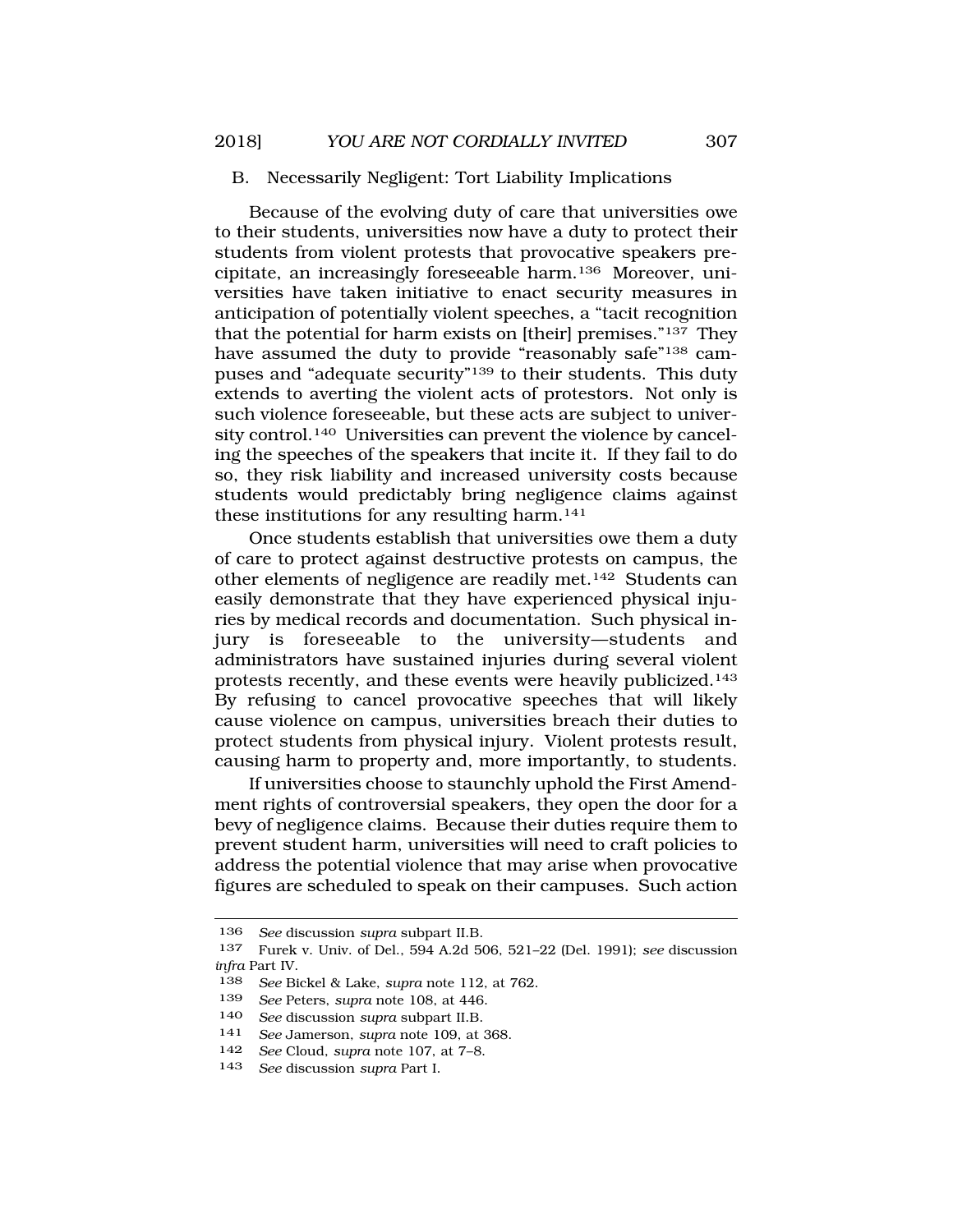<span id="page-21-0"></span>may include disinviting these controversial speakers, which, in turn, exposes the university to constitutional allegations.

C. The Legislature's Inadequate Response

In response to the escalating friction between controversial speakers and protestors, Republican lawmakers have introduced legislation that compels universities to ardently protect the free-speech rights of on-campus speakers and punish those that protest against them.144 For example, Tennessee House Bill 739 specifically provides that higher-education institutions must adopt a policy that "requires the campuses of the institution be open to any speaker whom students, student groups, or members of the faculty have invited."145 North Carolina has passed a similar bill. North Carolina House Bill 527 also recognizes that campuses should be open to speakers invited by students, student groups, and faculty.146 It requires disciplinary sanctions for those disrupting others that engage in "expressive activity," a veiled reference to those protesting potentially controversial speakers.147

This defective legislative solution may create more potential liability for universities. Some have claimed that these statutes unconstitutionally infringe on the First Amendment rights of demonstrators, who have the right to peacefully assemble and protest opposing views.<sup>148</sup> By failing to adequately protect the free speech rights of protestors, it exposes universities to sustained constitutional violations. Further, these laws hold universities accountable for the actions of others whose behavior they cannot control, such as protesters from outside the campus community.149 Moreover, the response is broadly inadequate because it does little to address a university's duty to protect its students from the foreseeable harm of violent protests. The threat of tort liability remains.

<sup>144</sup> *See* Peter Schmidt, *State Lawmakers Seek to Force Public Colleges to Protect Speech Rights*, CHRON. OF HIGHER EDUC. (Feb. 10, 2017), http://www.chro nicle.com/article/State-Lawmakers-Seek-to-Force/239171 [https://perma.cc/ J3K9-T883].

<sup>145</sup> H.B. 739, 110th Gen. Assemb., Reg. Sess. (Tenn. 2017).

<sup>146</sup> *See* H.B. 527, 2017 Gen. Assemb., 2017 Sess. (N.C. 2017).

<sup>147</sup> *Id.* 

<sup>148</sup> *See* Lauren Camera, *Campus Free Speech Laws Ignite the Country*, U.S. NEWS (July 31, 2017, 5:40 PM), https://www.usnews.com/news/best-states/ar ticles/2017-07-31/campus-free-speech-laws-ignite-the-country [https://per ma.cc/6B7H-L8MC].

<sup>149</sup> *See* Schmidt, *supra* note 144.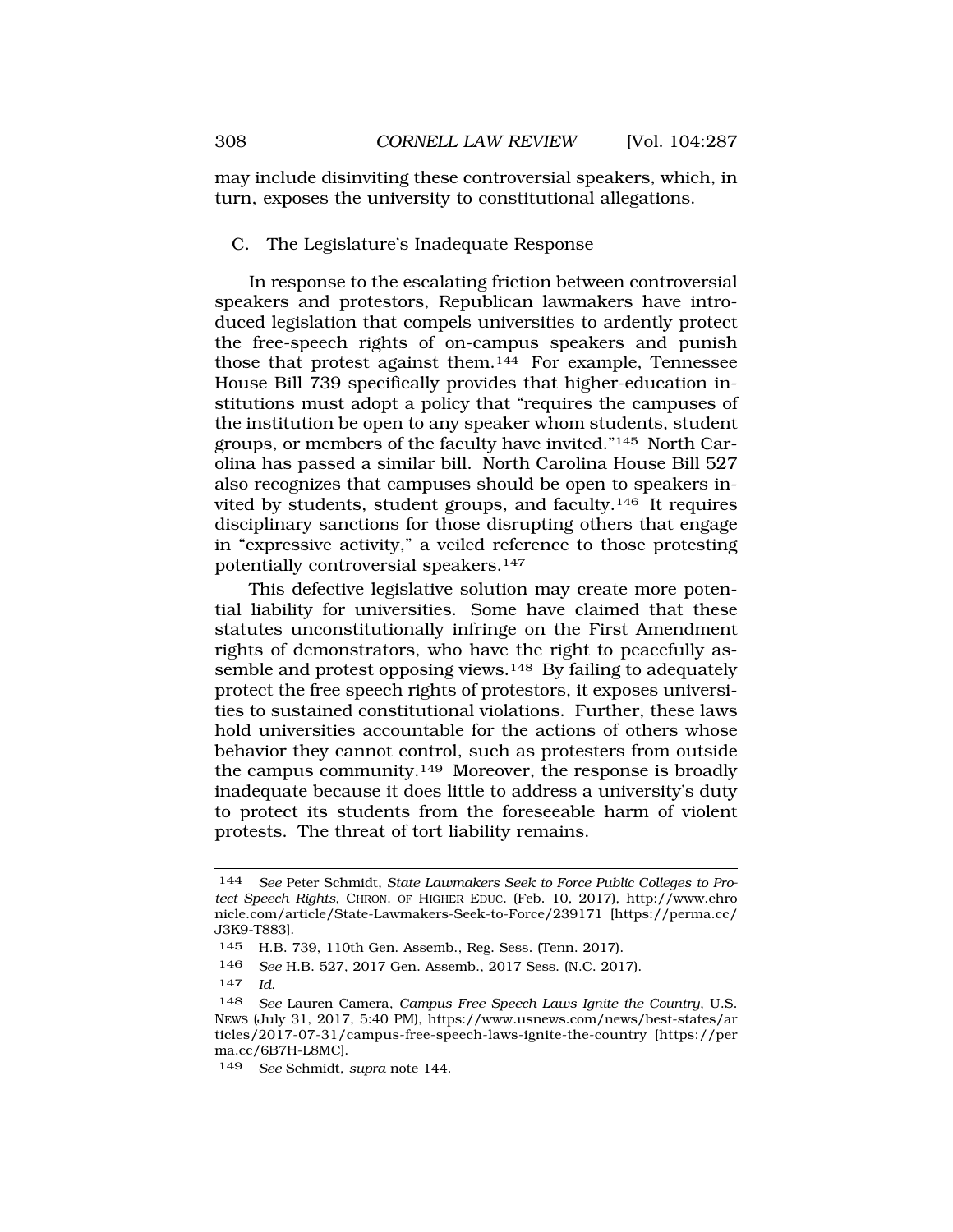D. A Proposed Solution: The Revised *Brandenburg*  Standard

Courts and public universities should look to the Supreme Court's constitutional guidance in *Brandenburg v. Ohio* to provide a solution to the conflicting interests between the First Amendment and tort law in this context. When deciding whether they should disinvite speakers that have created the threat of on-campus violence, universities should adopt a revised standard based on *Brandenburg*'s well-established rule: the elimination of the "directed" intent requirement for outside speakers "likely to incite or produce [imminent lawless] action" on university campuses.150 This standard would be limited to circumstances involving public education. If outside speakers are likely to incite or produce imminent lawless action, then the university should not allow them to speak on campus.

The current *Brandenburg* standard and its "directed" intent requirement is not robust enough to prevent the violence that accompanies speeches by controversial figures at universities. Courts have consistently upheld speech that is incredibly likely to incite violence because the speech was not necessarily *directed* to create this violence.151 Even if the speech was so directed, the intent requirement is exceedingly difficult to satisfy; it requires nearly unascertainable evidence of the speaker's intent. The revised standard lessens the high burden that the government must overcome under *Brandenburg*. While the revised standard may have implications for protestors, it becomes a particularly useful tool for helping universities to restrict the speech of the contentious outside speakers that fuel destructive responses. Without these speakers, the probability of violent protests diminishes significantly.

*Tinker*, which applies to universities, emphasizes that students have First Amendment rights that encompass all schoolrelated activities.152 This may include inviting controversial speakers to campus. *Tinker* also gives higher-education administrators flexibility to enforce campus rules and allows them to restrict student speech that may cause "substantial disruption of or material interference with school activities."153 But *Tinker* is insufficient in combatting antagonistic speakers and corresponding violent protests on university campuses. Although these destructive protests are certainly of the caliber

<sup>150</sup> *See* discussion *supra* section II.A.5.

See *id.* 

<sup>152</sup> *See* discussion *supra* section II.A.4.

<sup>153</sup> Tinker v. Des Moines Indep. Cmty. Sch. Dist., 393 U.S. 503, 514 (1969).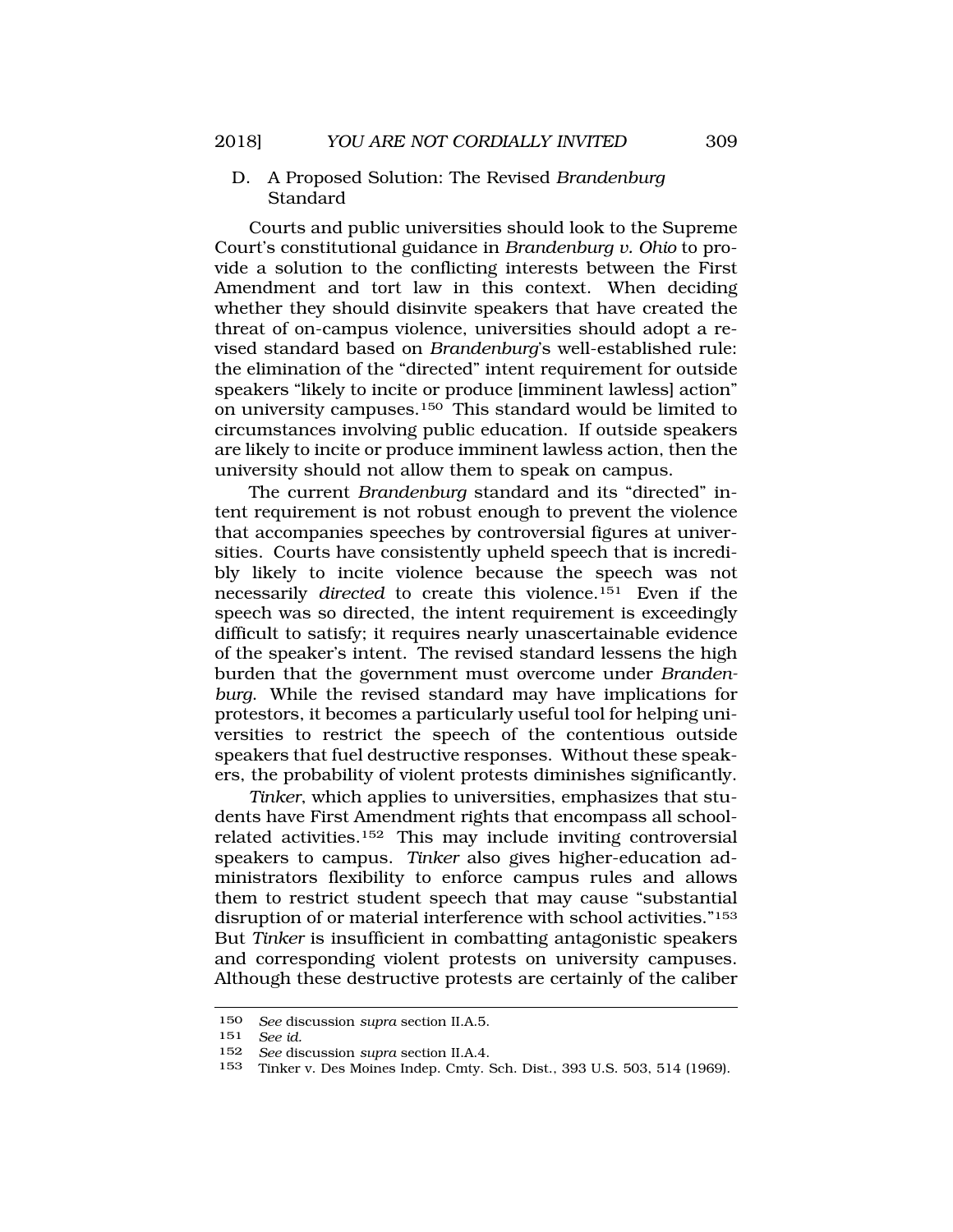to cause "substantial disruption of or material interference with" university programming, courts rarely uphold attempts to quash the political speech of students without a high predictability that the speech would cause disruption.154 However, *Tinker*'s biggest flaw here is its tendency to focus on student-centric behavior.155 Many of these controversial speakers are student-sponsored, but are not students themselves. Neither are many protestors. Thus, *Tinker* proves ineffective in addressing the violence that these outside speakers may incite. *Brandenburg* provides the opportunity for a more workable solution.

Concededly, the elimination of *Brandenburg*'s intent requirement may have a disproportionate impact on "unpopular" opinions.156 But the unpopularity of these opinions is what incites on-campus violence from protestors.157 Universities must have the flexibility to ensure student safety on their campuses and protect their students from injury, even if that sometimes affects the First Amendment rights of outside speakers. This remains faithful to the policy that the Supreme Court set forth in *Tinker*. Further, universities are distinct, warranting additional protection that is not available or even constitutional in other forums.158 Administrators must have the power to maintain order on their campuses, and that sometimes requires restriction of free speech.

Some scholars, like Erwin Chemerinsky and Howard Gillman, assert that the First Amendment rights of controversial speakers should always trump those of others, including the rights of protestors.159 The rationale for their argument hinges on the acknowledgement that the modern expansion of freespeech rights has advanced equality.<sup>160</sup> This recognition is an important one—free speech has played a vital role in social progress.161 However, this argument fails to give appropriate

161 *See id.* 

<sup>154</sup> *See* discussion *supra* section II.A.4.

<sup>155</sup> *See id.* 

<sup>156</sup> *See* Laura W. Brill, Note, *The First Amendment and the Power of Suggestion: Protecting "Negligent" Speakers in Cases of Imitative Harm*, 94 COLUM. L. REV. 984, 1044 (1994).<br>157 Cf Robert (

<sup>157</sup> *Cf.* Robert C. Post, *There Is No 1st Amendment Right to Speak on a College Campus*, VOX (Dec. 31, 2017, 11:33 AM), https://www.vox.com/the-big-idea/ 2017/10/25/16526442/first-amendment-college-campuses-milo-spencer-pro tests [https://perma.cc/8A7R-YYRT] ("[S]peakers are almost always invited to campus because of their viewpoint, because someone thinks they have something worthwhile to say." (emphasis omitted)).

<sup>158</sup> *See id.* 

<sup>159</sup> *See* CHEMERINSKY & GILLMAN, *supra* note 1, at 23–26.

<sup>160</sup> *See id.*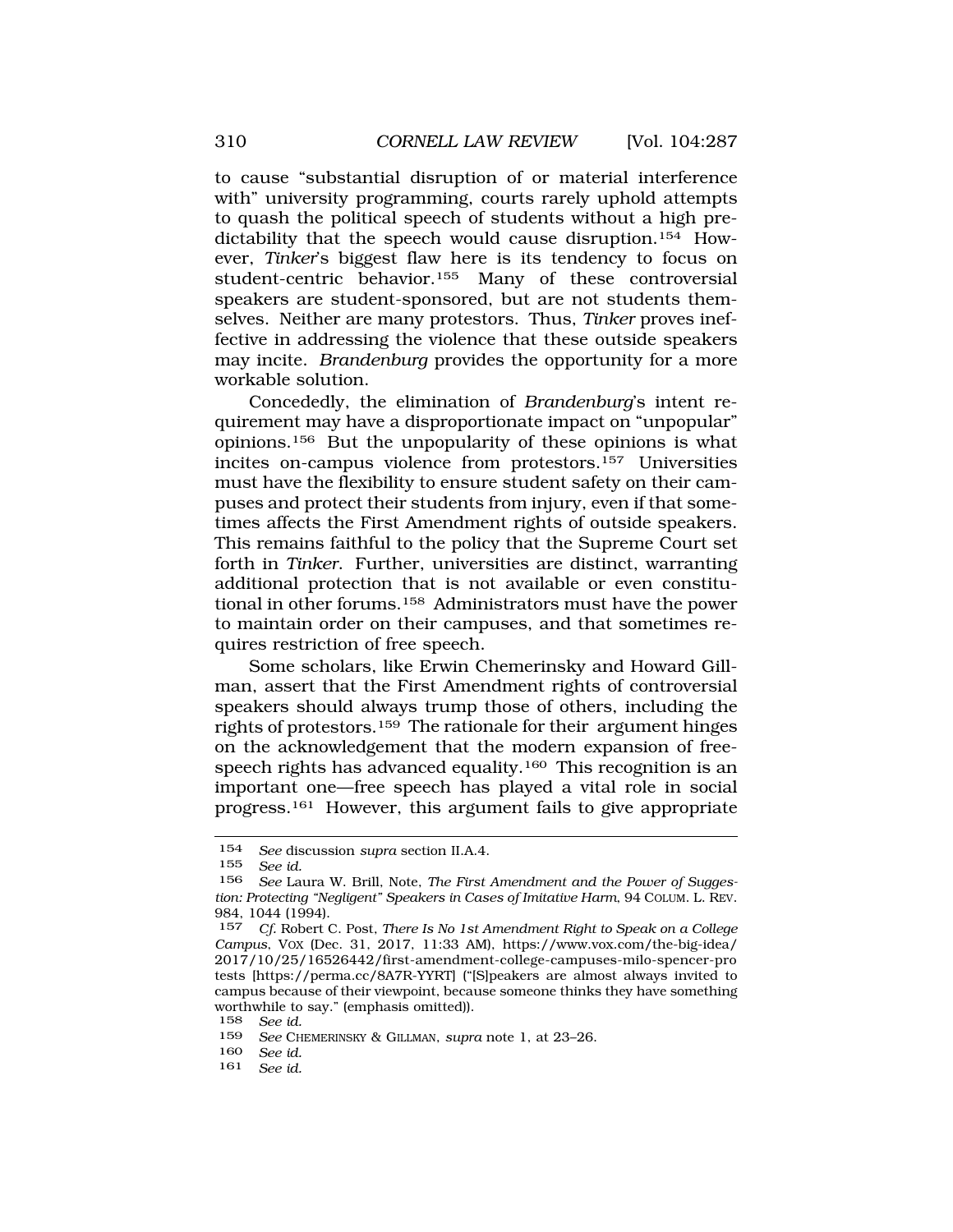deference to the rights of protestors, who may also have an important part in social progress. Further, this contention does not give universities a viable solution to implement when addressing potential on-campus violence, especially in light of the rising tort obligations they owe to their students.

Robert Post instead argues that universities should only invite speakers that advance the universities' educational missions.162 These speakers' messages must enhance "the research or educational functions of the university."<sup>163</sup> While Post aptly identifies that university administrators need the freedom to manage their campuses, this standard is too broad in that most speakers could arguably meet it. Therefore, this requirement does not adequately protect students from the violent protests that these speakers incite and makes universities vulnerable to tort liability.

In contrast, limiting the use of the revised *Brandenburg*  standard to outside speakers on university campuses still largely protects students' First Amendment rights. In turn, it provides universities with the discretion to prevent the "foreseeable harm" of violent protests, a heightened duty they owe to their students. Thus, focusing on *Brandenburg* poses a greater likelihood of protecting students from harm when controversial speakers come to campus while also minimizing any infringement on the students' free speech rights.

### IV

### IMPLICATIONS FOR UNIVERSITY ADMINISTRATIVE POLICIES

As controversial speakers continue to pose a challenge to universities seeking to satisfy both their constitutional obligations and tort duties, university administrators will need to implement policies to guide administrative responses to these situations. In crafting its own solution to controversial speakers and resulting protests, one public university has devised a speaker-friendly policy. However, this policy is ultimately ineffective. Instead, the revised *Brandenburg* standard should govern the policies that universities create to protect themselves from liability.

### A. A University's Underwhelming Undertaking

On October 6, 2017, the University of Wisconsin approved a new free-speech policy amid escalating tensions between in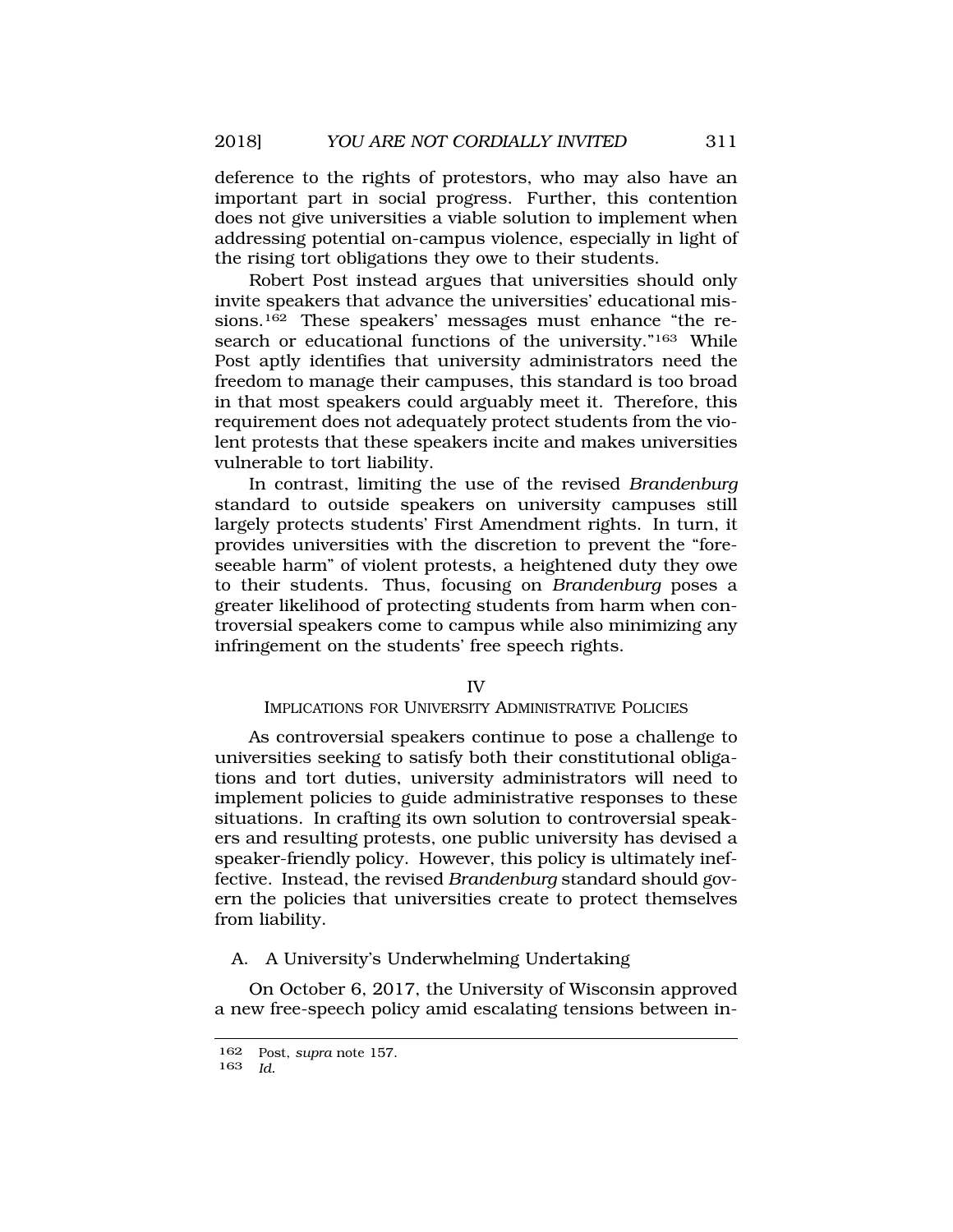flammatory guest speakers and their protesters.<sup>164</sup> This policy attempts to address the First Amendment concerns that have emerged from this tension.165 With a primary focus on the actions of protestors, the policy imposes punishments on student protestors who interfere with on-campus speeches.166 If students disrupt on-campus speeches twice, they will face suspension, and if students violate the policy a third time, they will face expulsion from the university altogether.167

In implementing this policy, the University of Wisconsin has thus decided to prioritize the First Amendment rights of speakers, taking extra precautions to prevent a heckler's veto.168 This policy therefore reflects the legislative responses from states, such as Tennessee and South Carolina, that protect speakers and punish protestors.<sup>169</sup> Accordingly, this policy is similarly flawed. Most apparent, this policy does not sufficiently protect the First Amendment rights of student protestors.170 By prioritizing the rights of speakers and failing to place similar restrictions on them, the university makes an unconstitutional choice to subordinate the free-speech rights of all students. Simultaneously, it fails to recognize the foreseeable harm that controversial speakers may incite, placing the focus solely on the protestors.

<sup>164</sup> Todd Richmond, *University of Wisconsin Approves Free Speech Policy that Punishes Student Protesters*, CHI. TRIB. (Oct. 6, 2017, 8:19 PM), http:// www.chicagotribune.com/news/nationworld/midwest/ct-university-of-wiscon sin-protest-punishment-20171006-story.html [https://perma.cc/53UW-QF5U].<br>165 See id 165 *See id.* 

See id.; see also Regent Policy Document 4-21: Commitment to Academic *Freedom and Freedom of Expression*, U. WIS. SYS., https://www.wisconsin.edu/ regents/policies/commitment-to-academic-freedom-and-freedom-of-expression/ [https://perma.cc/JPY6-782K] (last visited Sept. 19, 2018) ("Protests and demonstrations that materially and substantially disrupt the rights of others to engage in or listen to expressive activity shall not be permitted and shall be subject to sanction.").

<sup>167</sup> *Regent Policy Document 4-21*, *supra* note 166.

<sup>168</sup> *See* discussion *supra* section II.A.3.

<sup>169</sup> *See* discussion *supra* subpart III.C.

<sup>170</sup> *See* Beatrice Dupuy, *Wisconsin University Officials Approve Policy Punishing Students for Protesting Campus Speakers*, NEWSWEEK (Oct. 10, 2017, 1:46 PM), http://www.newsweek.com/university-wisconsin-aims-target-violent-protestsagainst-speakers-681695 [https://perma.cc/J7Q7-Q945] (acknowledging criticism that protestors also have First Amendment rights). For a critique on the policy's other potential weaknesses, see Kashana Cauley, *When Conservatives Suppress Campus Speech*, N.Y. TIMES (Oct. 17, 2017), https://www.nytimes.com/ 2017/10/17/opinion/conservatives-campus-speech-wisconsin.html [https:// perma.cc/TK7M-MXKY].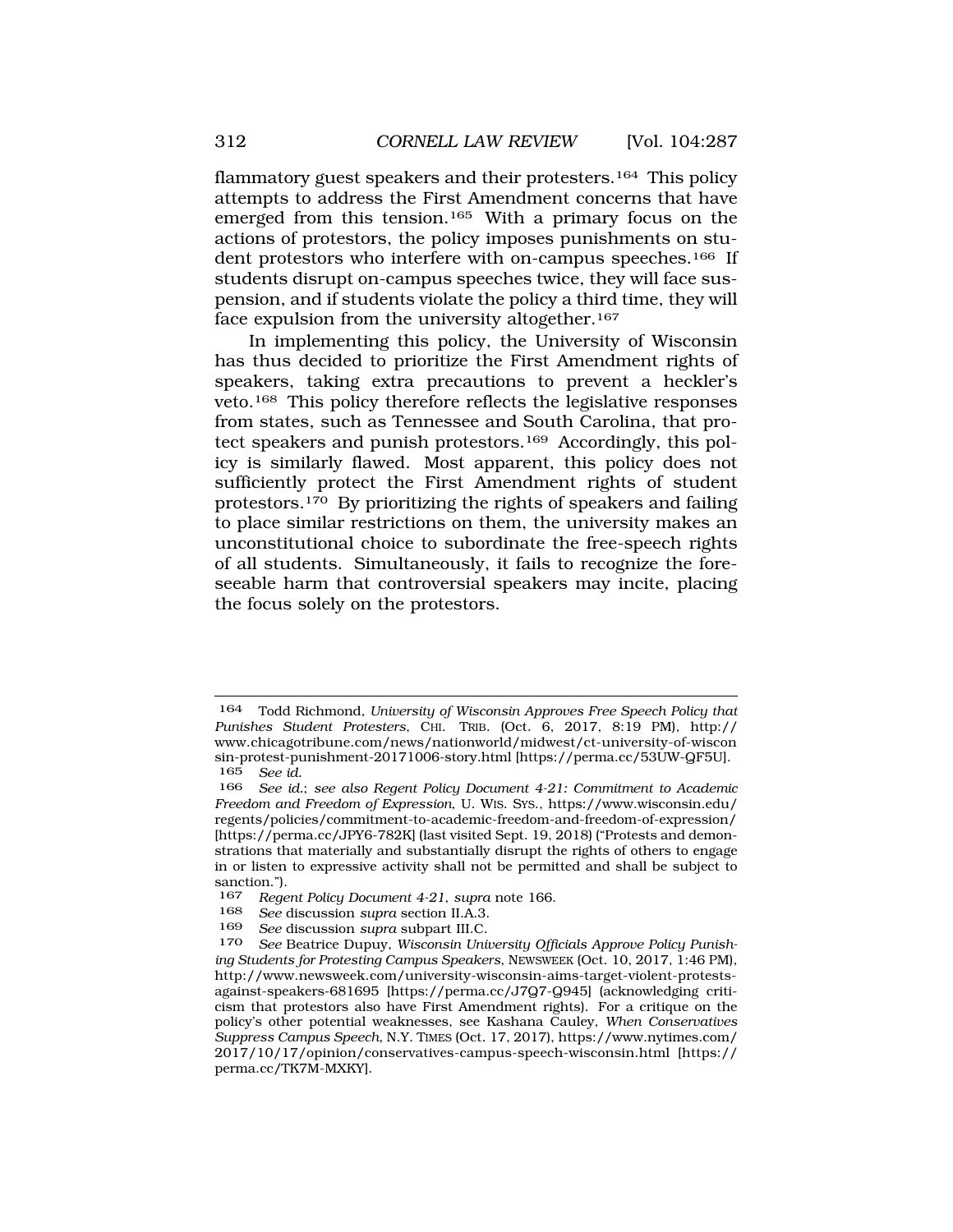B. Policy Recommendations under the Revised *Brandenburg* Standard

Disregarding the University of Wisconsin's approach, public universities should instead refer to the revised *Brandenburg*  standard in drafting administrative policies when potentially controversial figures are invited to speak on their campuses. Recognizing the special duty that universities have to protect against the foreseeable harm of on-campus violence, this standard protects universities against tort liability while still promoting the First Amendment rights of students. Under the revised *Brandenburg* standard, higher-education administrators may disinvite speakers who are likely to incite or produce imminent lawless action on their campuses, regardless of the speaker's intent.171 Universities should maximize First Amendment rights as much as practicable, including those of controversial speakers that engage in offensive speech, until the revised *Brandenburg* standard is met. At that point, the university's constitutional responsibilities should give way to its need to avoid tort liability.

To comply with this standard, administrators may implement the following policy recommendations:

- Utilize the revised *Brandenburg* standard only in cases where controversial outside speakers are invited to speak on campus or are using on-campus facilities for their own speaking events.
- Use the *Tinker* standard to govern the First Amendment rights of student speakers and protestors. In using *Tinker*'s "substantial disruption of or material interference with" standard,<sup>172</sup> the university must provide factual support and specific evidence that the student speech will meet this standard.173
- Apply policies equally to all types of speech and speaker ideologies to minimize allegations of content and viewpoint discrimination.
- Track and research the speakers that student groups and other university affiliates invite to speak on campus and the speakers that intend to use university facilities to hold their own speaking engagements to identify potentially controversial speakers.
- Monitor press coverage associated with the speaking engagements for information regarding any potential protests that may arise in reaction to the events. Press

<sup>171</sup> *See* discussion *supra* subpart III.D.

<sup>172</sup> Tinker v. Des Moines Indep. Cmty. Sch. Dist., 393 U.S. 503, 514 (1969).<br>173 See discussion sunta section II A 4.

<sup>173</sup> *See* discussion *supra* section II.A.4.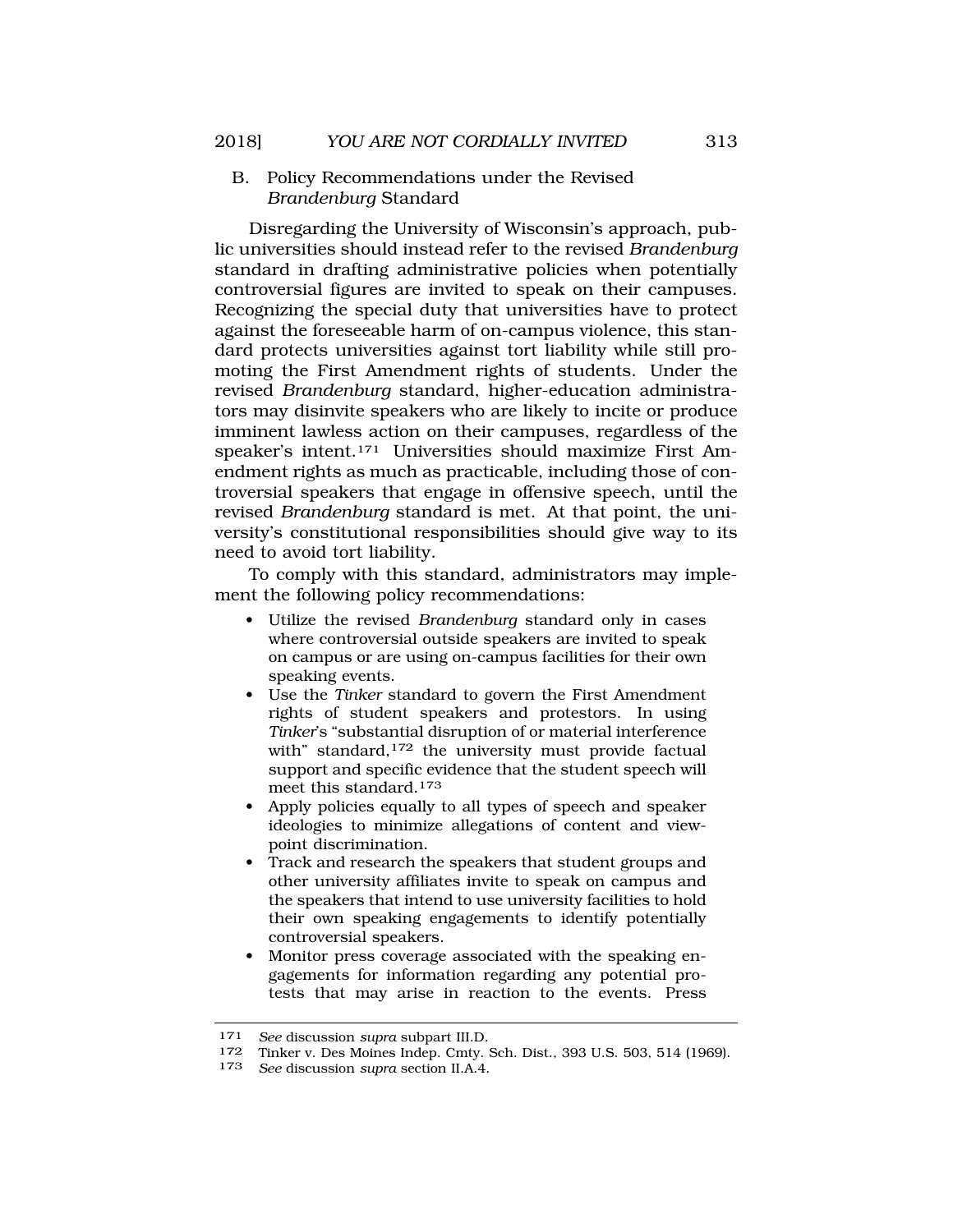coverage may include university media outlets, local news outlets, and social-media platforms.

- Gauge the extent of the foreseeability of student harm that may arise from a potential protest. As the foreseeability of student harm from protests increases, the duty that the university owes to its student body increases, necessitating action from the university to disinvite the speaker or take other safety precautions. In determining the foreseeability of student harm, universities may consider the following: (1) whether students have reacted violently to the same speaker on other campuses; (2) whether the university itself has experienced violent protests in reaction to controversial speakers; (3) whether campus and local law enforcement have recognized any indication of potential campus violence; and (4) whether the location and time of the speech will make student populations particularly vulnerable to harm (i.e., if the speech will take place at a venue located in the middle of campus or on the edge of campus, if the speech will take place during the school day or at night, etc.).
- Determine if a speaker is likely to incite or produce imminent lawless action under the revised *Brandenburg* standard. To do so, universities may consider the following: (1) whether speaking engagements by the same speaker have spurred violent protests or other violent reactions; (2) whether the speaker promotes violence or other illegal activities in their communications; and (3) whether the speaker has made statements similar to that of other speakers who have inspired violent protests at other universities. While the content of the speech may be an influential factor in determining this, the university cannot make the determination based on the content of the speech alone and should consider other contextual factors.
- If student harm is foreseeable and the speaker meets the revised *Brandenburg* standard, the university should create an action plan for preventing student harm.
- An effective action plan will align with the university's duty to provide "reasonably safe premises" for students under a "business-invitee" theory or the duty to furnish the campus with "adequate security" under a "landlordtenant" theory. For maximum effectiveness, the action plan should call for the cancellation of the speaking engagement. At a minimum, the plan should call for enhanced security measures and law enforcement efforts to protect students from potentially violent reactions to the speech.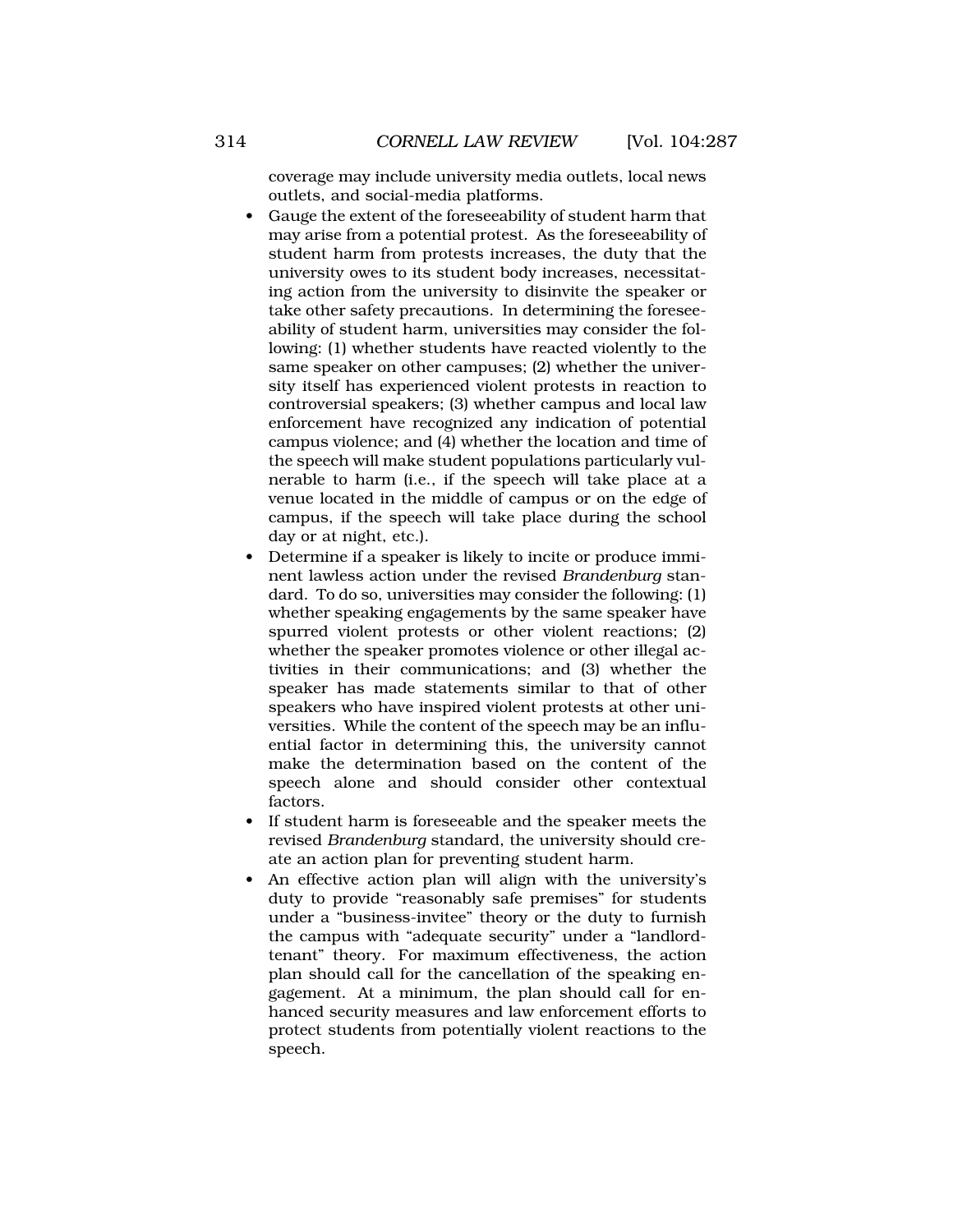While the ultimate responsibility for student safety remains with a university's administration, the university may create a committee to assist with addressing campus safety and free-speech issues. Committee members may include university administrators, the university's general counsel, on-campus law enforcement, board of trustee members, and student representatives. This committee will keep the university informed about current campus events and safety concerns.

### **CONCLUSION**

In simultaneously protecting their student bodies from violence and upholding students' First Amendment rights, universities face more than the cost of litigation. In preparing for these speaking engagements and their related protests, the possibility of violence and destruction imposes high security costs on universities. From February 2017 through September 2017, the University of California, Berkeley spent \$1.5 million on security for on-campus protests.174 Since the beginning of its fiscal year in July 2017, the university has spent \$2 million on protest-related expenses.175 Although the right-wing-sponsored "Free Speech Week" was later canceled, <sup>176</sup> Berkeley projected that it would have spent \$1 million on security precautions for the event, and it spent \$800,000 on security for a short appearance by Milo Yiannopoulos in September 2017.177 Berkeley also spent \$600,000 on security for an appearance by Ben Shapiro, another conservative speaker.178 Similarly, the University of Florida paid an estimated \$600,000 in preparation for Richard Spencer's speech on its campus.179 Unsurprisingly, the damage itself can be a significant financial burden. The February 2017 protests against Milo Yianno-

<sup>174</sup> Aaron Hanlon, *What Stunts Like Milo Yiannopoulos's 'Free Speech Week' Cost*, N.Y. TIMES (Sept. 24, 2017), https://www.nytimes.com/2017/09/24/opin ion/milo-yiannopoulos-free-speech-week-berkeley.html [https://perma.cc/ E43B-HVE3].

<sup>175</sup> Madison Park, *Universities Face Rising Security Costs for Controversial Speakers*, CNN (Oct. 31, 2017, 9:07 AM), http://www.cnn.com/2017/10/31/us/ cost-of-speech-universities/index.html [https://perma.cc/X4QM-D47K].

<sup>176</sup> Jacey Fortin, *Free Speech Week at Berkeley Is Canceled, but Milo Yiannopoulos Still Plans to Talk*, N.Y. TIMES (Sept. 23, 2017), https://www.nytimes.com/ 2017/09/23/us/milo-berkeley-free-speech.html [https://perma.cc/8EHR-TVYA].

<sup>177</sup> Park, *supra* note 175.

<sup>178</sup> Hanlon, *supra* note 174.

<sup>179</sup> *Protesters Drown Out Richard Spencer at University of Florida*, *supra* note 27.